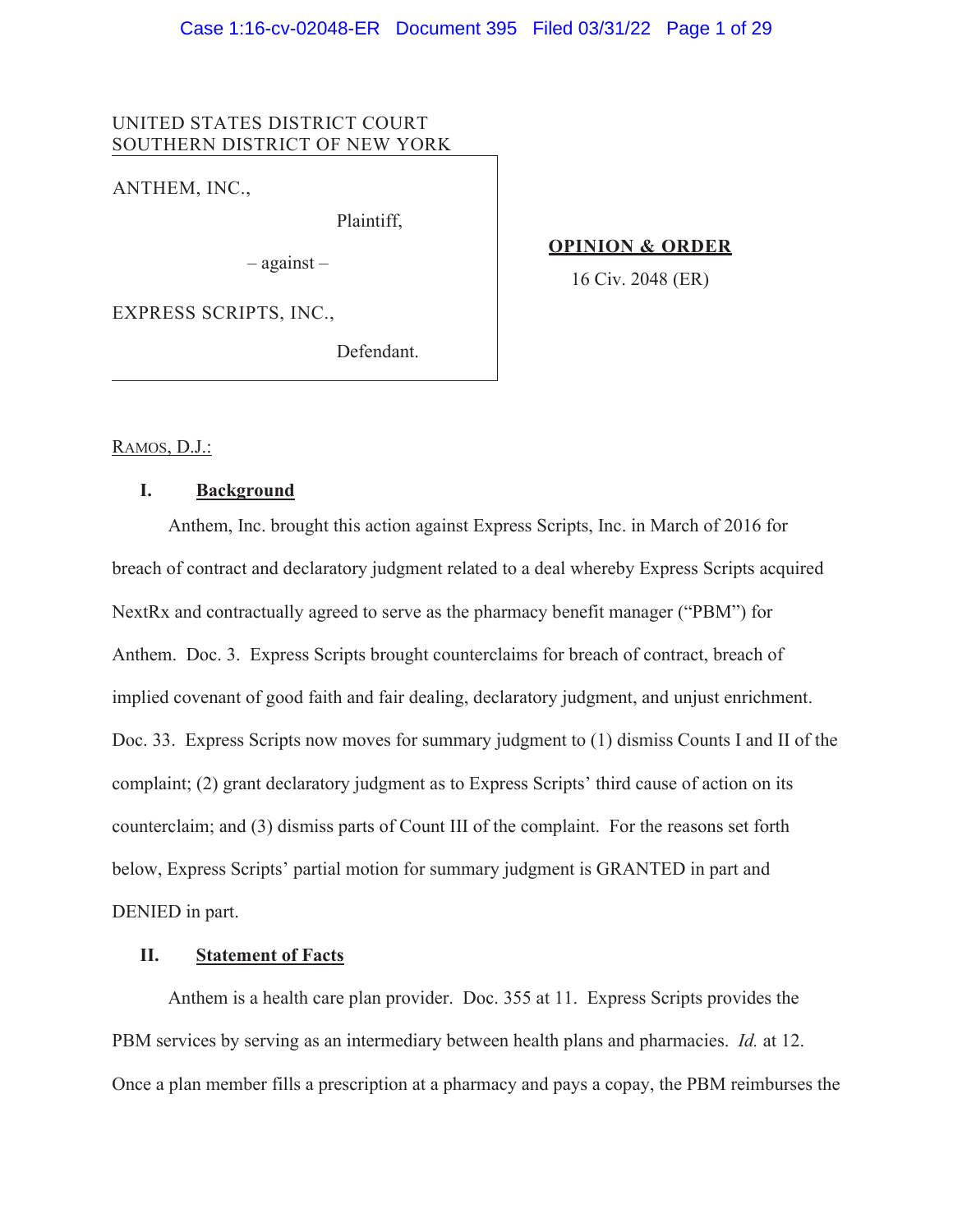#### Case 1:16-cv-02048-ER Document 395 Filed 03/31/22 Page 2 of 29

pharmacy for the remaining cost of the prescription. *Id.* The health plan, or Anthem in this case, then reimburses the PBM at a contractually agreed amount, which may exceed the PBM's payment to a pharmacy, generating profit for the PBM. *Id.*

In 2008, Anthem retained Bank of America to advise it on how to address NextRx, Anthem's then-PBM

 Doc. 357 ¶¶ 10–11. One of the options Bank of America presented to Anthem was to enter into a long-term contract with a new PBM who would also buy NextRx. *Id.* ¶ 14. Anthem saw it as a positive that this plan would allow it to receive a large upfront payment "to reinvest or buyback stock." *Id.* ¶ 15. Anthem thus began to solicit bids from PBMs in December 2008 and specifically requested that bids include (1) an upfront payment, and (2) prescription drug prices under a long-term contract. *Id.* ¶¶ 21–22. In January 2009, four PBMs, including Express Scripts,  $\blacksquare$ , submitted bids that included both an upfront payment amount for NextRx as well as the prices Anthem would pay the PBM for prescription drugs under a "long-term commercial contract." Doc. 355 at 13; Doc. 358-20 at 2. Express Scripts' bid included two options: one offer of a higher upfront payment of \$4 billion and lower discounts on prescription-drug prices, and one offer of a lower upfront payment of \$500 million and higher discounts on prescription-drug prices. Doc. 357 ¶ 25. Bank of America noted during the bid evaluation process that "[a]ll bidders have highlighted the interplay between the terms of the commercial contract (especially duration and pricing) and the upfront purchase price." *Id.* ¶ 34.

In April of 2009, after further negotiations, Anthem selected Express Scripts as the winning bid. *Id.* ¶ 59. The parties entered into a deal compromised of two contracts whereby Express Scripts purchased NextRx and became Anthem's exclusive PBM for 10 years (2009–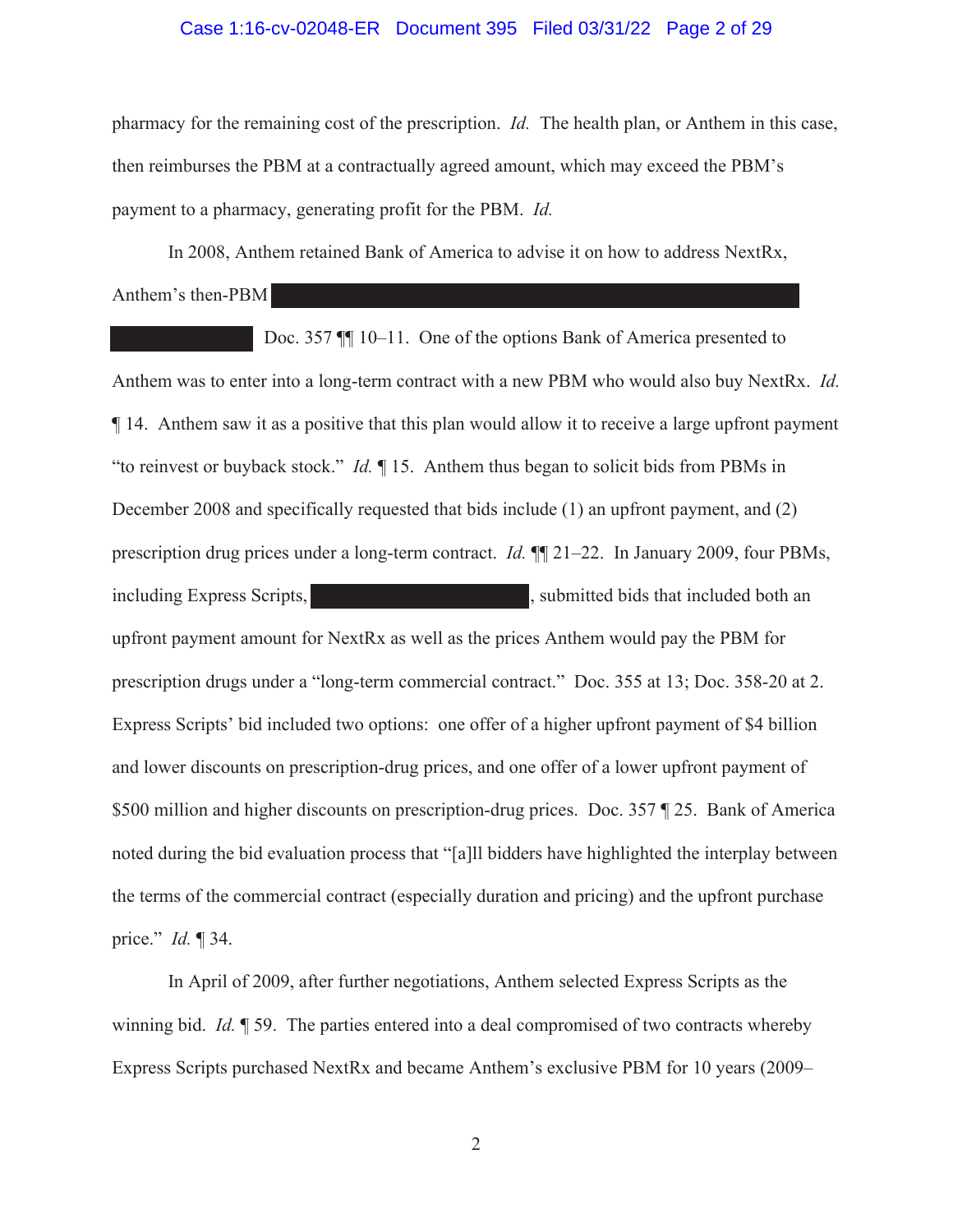## Case 1:16-cv-02048-ER Document 395 Filed 03/31/22 Page 3 of 29

2019). Doc. 355 at 12; Doc. 381-225. As the winning bid, Express Scripts ultimately paid Anthem \$4.675 billion upfront and agreed to pricing terms for prescriptions over ten years. Doc. 365-6 at 29; Doc. 359-3 at 62. In light of the large \$4.675 billion upfront payment, Anthem agreed to prescription pricing terms that were but " ." Doc. 365-14 at 2. Anthem did so " *Id.* The parties eventually signed the two

contracts on the same day, December 1, 2009. Doc. 357 ¶¶ 60–61. Thus, the purchase of NextRx and the discounts on prescription prices were jointly discussed during the bid solicitation, negotiation, and contract execution processes. Accordingly, it appears clear that the two contracts were conceived as being interconnected.

## **A. Pricing Review**

The PBM contract included a provision, Section 5.6, titled "Periodic Pricing Review."

Section 5.6 reads:

[Anthem] . . . will conduct a market analysis every three (3) years during the Term of this Agreement to ensure that [Anthem] is receiving competitive benchmark pricing.<sup>1</sup> In the event [Anthem] . . . determines that such pricing terms are not competitive, [Anthem] shall have the ability to propose renegotiated pricing terms to [Express Scripts] and [Anthem] and [Express Scripts] agree<sup>[]</sup> to negotiate in good faith over the proposed new pricing terms. Notwithstanding the foregoing, to be effective any new pricing terms must be agreed to by [Express Scripts] in writing.

<sup>&</sup>lt;sup>1</sup> While the parties dispute the definition of "competitive benchmark pricing," for the purposes of this motion, Express Scripts has adopted Anthem's definition as articulated in its sworn interrogatory responses:



Doc. 359-5 at 6.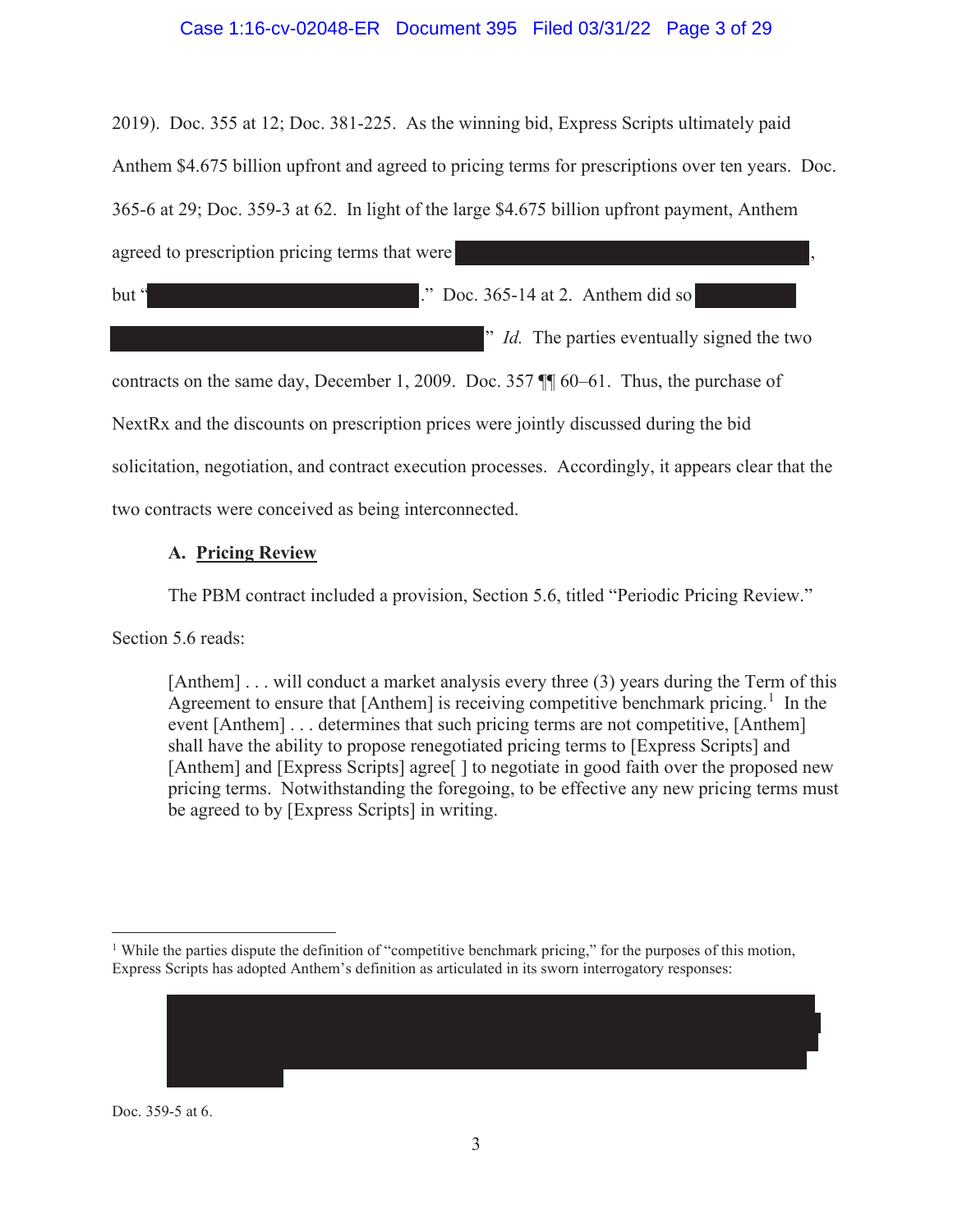#### Case 1:16-cv-02048-ER Document 395 Filed 03/31/22 Page 4 of 29

Doc. 381-4 at 40. Negotiations for the first pricing review took place in 2013 for terms that were effective December 2012. Doc. 385 at 67. Negotiations for the second pricing review, the precipitating cause of this lawsuit, took place up until March 21, 2016, when Anthem ended negotiations by filing this lawsuit four days after Express Scripts sent its fifth pricing proposal. *Id.* at 176.

### **B. Operational Claims**

Anthem also provides services through Medicare, called Medicare Part D services. Sections 3.2(a)(ii), 3.21, and Exhibit I Section 4.0 of the Agreement require Express Scripts to perform the Medicare Part D functions in accordance with the Centers for Medicare & Medicaid Services (CMS) regulations. Section 3.2(a)(i) states: "During the Term of this Agreement, [Express Scripts] shall . . . obtain and maintain all federal, state, and local licenses, permits, certificates, and other regulatory approvals that are necessary for [Express Scripts] to perform its obligations under this Agreement." Doc. 359-1 at 24 § 3.2(a)(i). Section 3.21 states:

"[Express Scripts] agrees to . . . provide [Anthem] any information and services provided for under this Agreement necessary to support [Anthem]'s continued participation and future applications to participate as a sponsor of drug benefits for Medicare and Medicaid. . . . All services performed by PBM for [Anthem] under this Section 3.21 shall be in accordance with those requirements adopted by the Centers for Medicare & Medicaid Services ("CMS") and any other Law."

*Id.* at 47 § 3.21. Exhibit I Section 4.0 states: "[Express Scripts] agrees to provide the delegated activities and reporting responsibilities listed below . . . in accordance with . . . the Part D and Medicare Advantage regulations . . . ." Doc. 381-2 at 206 § 4.0. Lastly, Section 4.1 requires, among other things, that Express Scripts "perform the Claims administration services . . . in accordance with the requirements and time frames required by CMS and the Part D regulations." Doc. 381-2 at 206 § 4.1.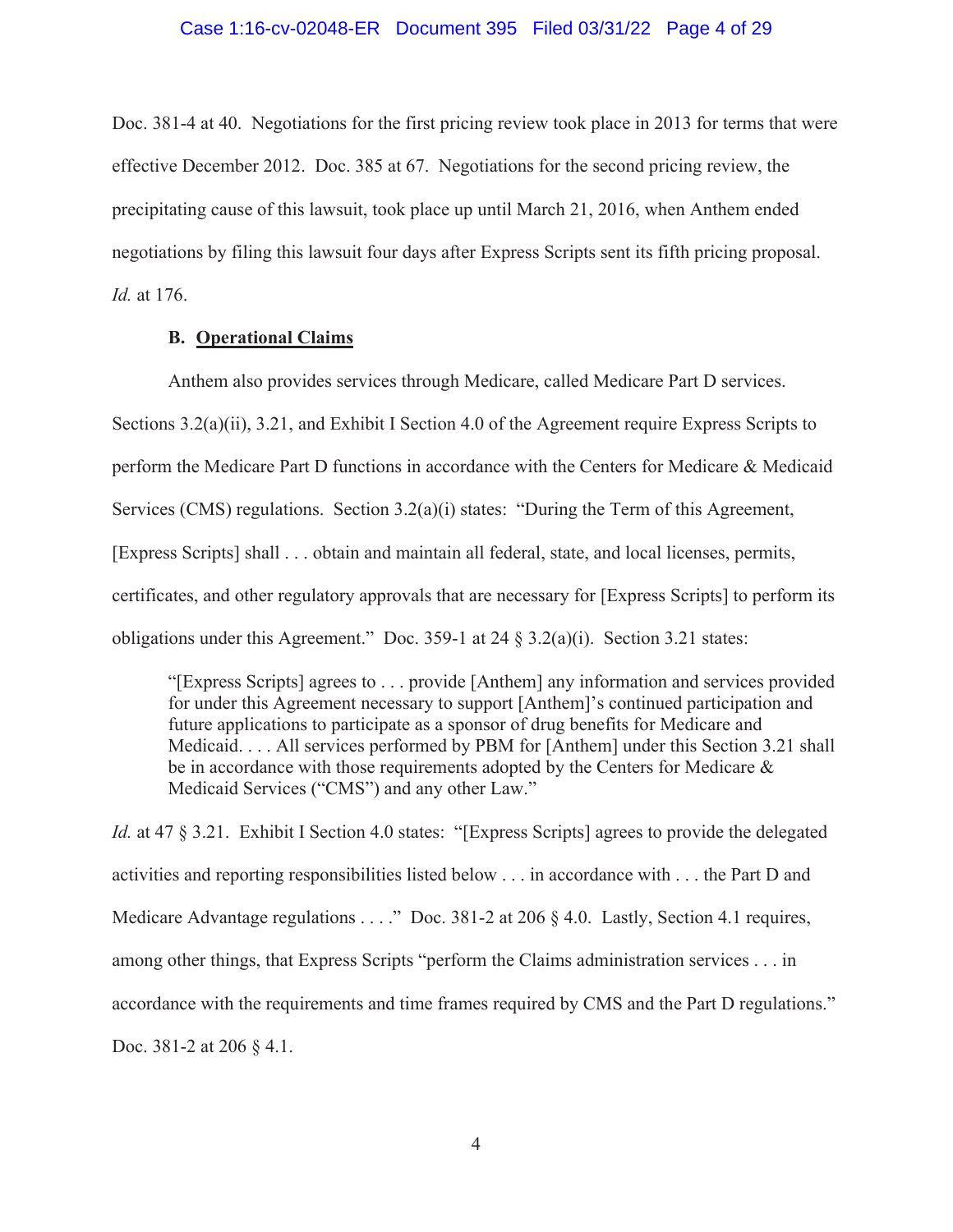### **1. Prescription Drug Event (PDE) Data**

Sponsors of Medicare Part D prescription drug plans such as Anthem are required to submit "prescription drug event" data ("PDE data") to the CMS. Doc. 3 ¶ 60. PDE data contains information regarding each claim for a prescription drug paid by the sponsor under a given plan. *Id.* Failure to submit PDE data can result in financial losses to the sponsor as part of CMS's financial reconciliation with sponsors as well as CMS compliance actions. *Id.*

Section 4.11 states that Express Scripts is "responsible for collecting, creating and submitting [PDE] files to CMS containing claims data as required by CMS in the format and time frame specified by CMS" and spelling out additional PDE responsibilities. Doc. 381-2 at 212–215 § 4.11.

## **2. Prior Authorization Turnaround Times ("TATs")**

CMS requires coverage determinations for Medicare Part D to be processed within certain timeframes. Doc. 3 ¶ 71. If an entity fails to process determinations within the specified timeframes, it must forward the applicable case to a CMS-designated Independent Review Entity for a determination. *Id.* Noncompliance places the entity at risk of enforcement actions by CMS and can delay plan members from receiving medications on a timely basis. *Id.* ¶ 73.

### **3. WRIT Log**

As part of the agreement, the parties established a joint database called WellPoint<sup>2</sup> Rx Issues Tracking System ("WRIT Log") to track issues that arose during Express Scripts' performance of PBM services, including its performance of Medicare Part D Services. *Id.* ¶ 80. Anthem would submit issues to Express Scripts, and Express Scripts was required to research and resolve those issues in a timely manner. *Id.* ¶ 80–81.

<sup>2</sup> Anthem was previously known as WellPoint.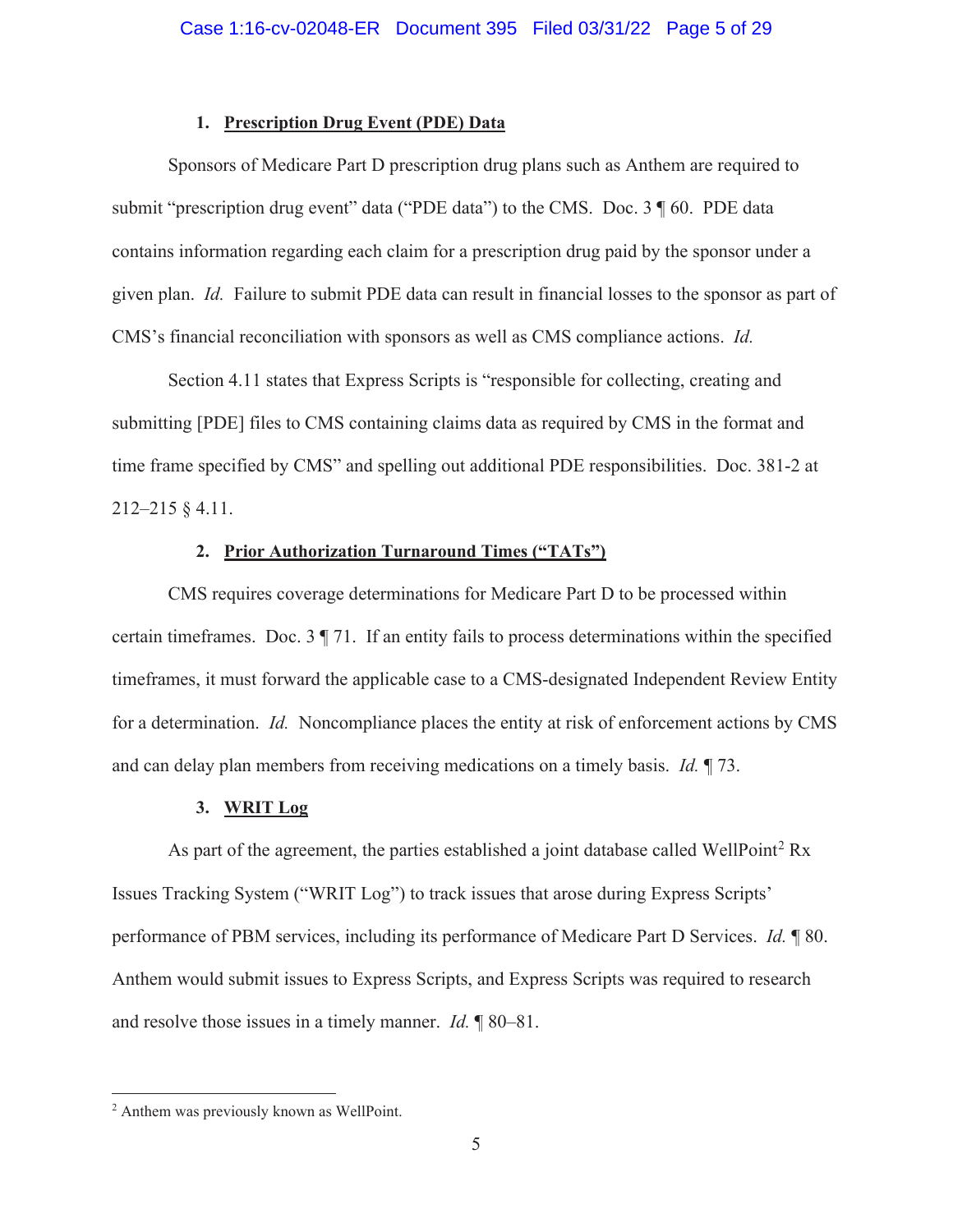#### **C. Prior Authorization Performance Guarantees**

Health plans sometimes require members or their doctors to submit requests for prior authorization for certain drug costs to be covered by the plan. Doc. 355 at 28. As part of the contract, Express Scripts agreed to process Anthem's prior authorization requests. *Id.* The contract specified "performance guarantees" that Express Scripts was required to meet in delivering this service. These performance guarantees set required percentages for issuing correct determinations and contain corresponding monetary penalties if the percentage is not reached. Doc. 359-1 at 136, 184. There are separate performance guarantees for different categories of prior authorizations, including for

, with each requiring 98% accuracy in making determinations on prior authorization requests. *Id.* The contract reads in relevant part as follows: "PBM agrees that the performance standards and guarantees are a contractual obligation of PBM and PBM shall meet or exceed the performance standards and guarantees as set forth in Exhibit D and, if it fails to do so, shall pay to [Anthem] the penalty amount . . . ." *Id.* at 84 § 8.1.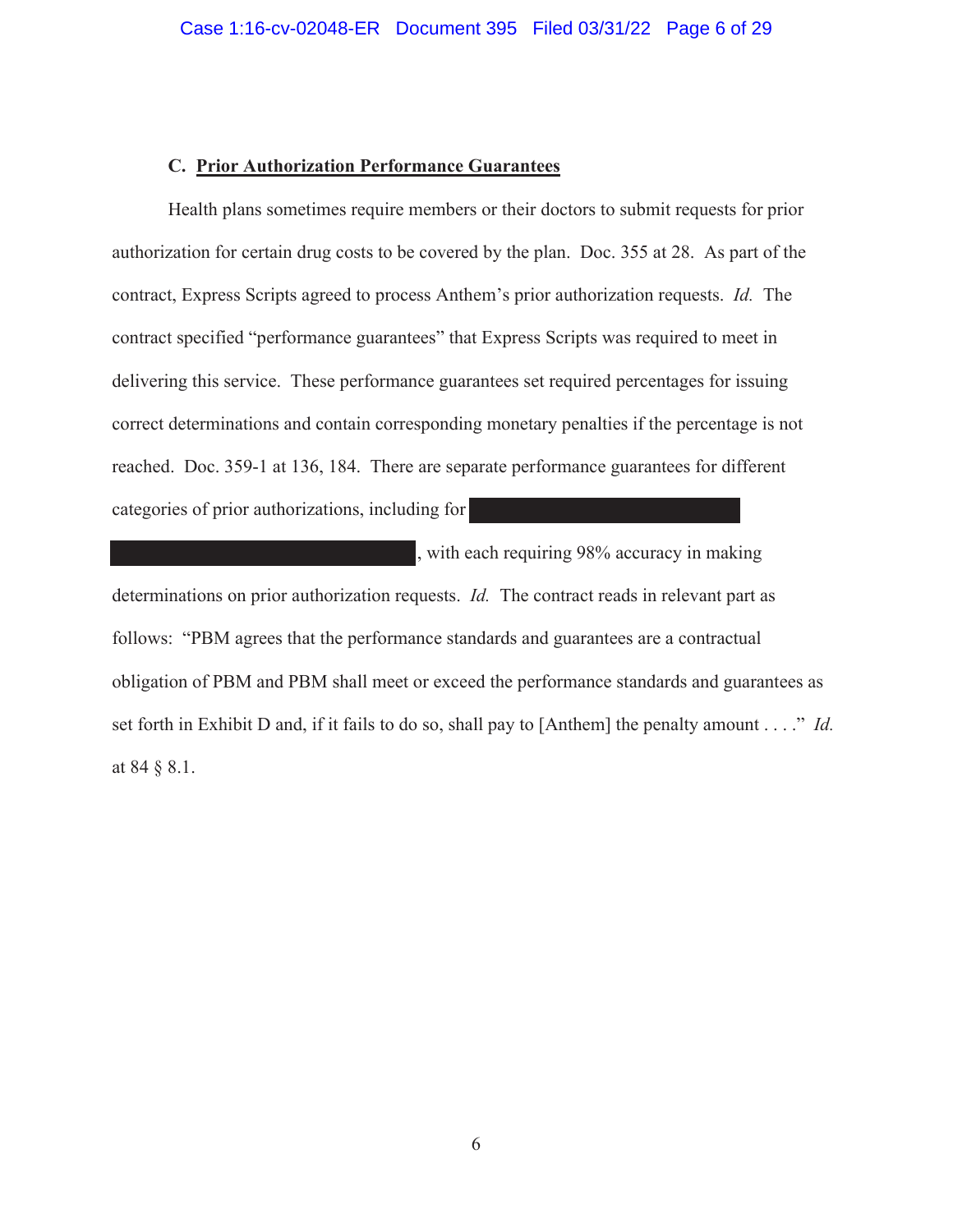



 $3$  The chart has not been copied in its entirety. Only the relevant portions are included here.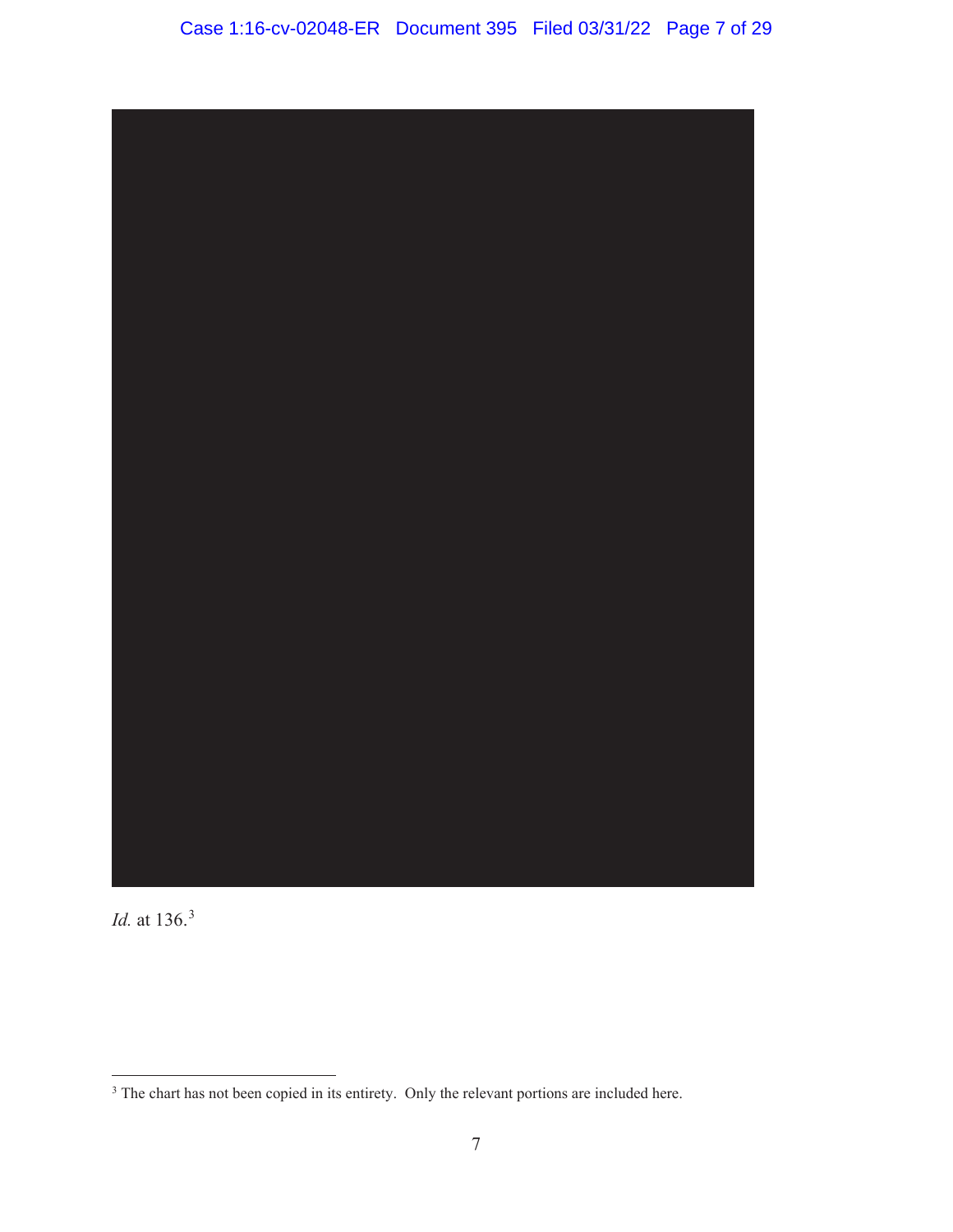

*Id.* at 184.<sup>4</sup>

 The contract also required Express Scripts to "provide the administrative services . . . in a prudent and expert manner in accordance with this Agreement and all Laws." Doc. 381-2 at 24 § 3.1(a). Further, the contract makes clear that the monetary penalties for non-compliance with the performance guarantees are "in addition to any other remedies available to [Anthem] and shall in no way limit [Anthem's] ability to seek damages, remedies, or payments to make [Anthem] whole for losses for failure by PBM to fulfill its obligations under this Agreement." *Id.* at 84 § 8.2.

 As relevant to this motion, several other provisions also generally reference performance guarantees and responsibilities regarding incorrect determinations. Sections  $3.7(f)$ –(g), in a section titled Claims Processing Services, state:

(f) [Express Scripts] will perform electronic, telephone, and on-site audits of Network Pharmacies to determine compliance with their pharmacy agreements. [Express Scripts] will attempt recovery of identified overpayments to Network Pharmacies through offset, demand or other reasonable means; provided that [Express Scripts] will not be required to institute litigation. Recovered overpayments shall be credited to [Anthem].

<sup>&</sup>lt;sup>4</sup> The chart has not been copied in its entirety. Only the relevant portions are included here.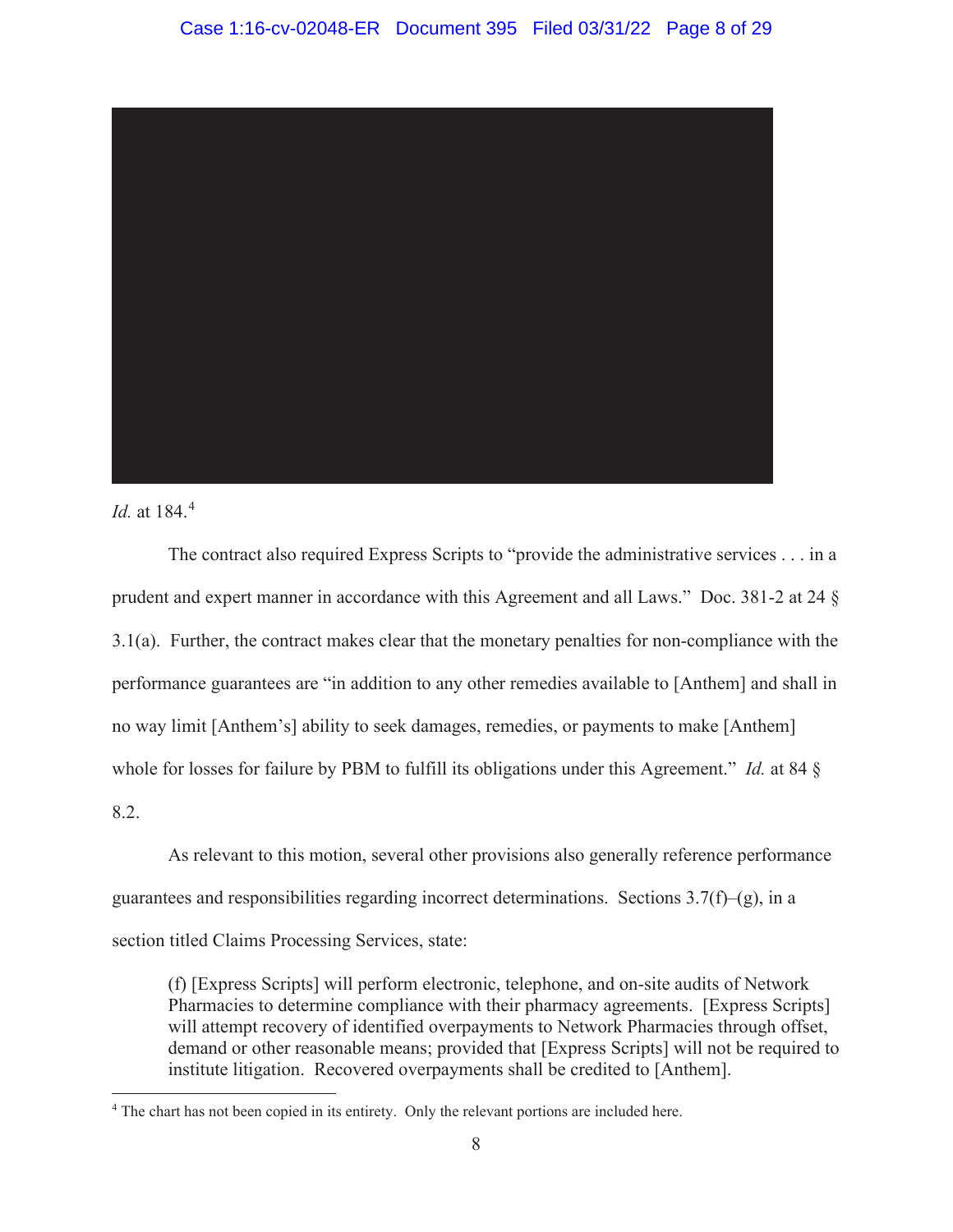(g) . . . If [Express Scripts] determines that, through its error, it has overpaid any Network Pharmacy or paid benefits not covered under the terms of a Coverage Document, [Express Scripts] shall, at its own expense, recover the overpayment or incorrect payment and credit [Anthem] accordingly. . . . One hundred percent (100%) of recovered overpayments for [Anthem]'s Commercial, Medicaid, and Medicare Advantage/Medicare Part D business shall be credited to [Anthem] and fees in the amount of 20% of such recoveries will be billed for [Anthem]'s Commercial and Medicaid business; however, [Anthem] shall not be billed for any fees for its Medicare Advantage and Medicare Part D business.

*Id.* at  $38-39 \t S \t 3.7(f)-(g)$ . "Claim" is defined in the agreement as "an electronic or paper request for reimbursement as a result of a Pharmacy dispensing a Covered Prescription to a Covered Individual." Doc. 359-1 at 4 § 1.14. Section 3.11 requires Express Scripts to conduct prior authorizations "in accordance with this Agreement[] . . . [and] in accordance with [Anthem]'s Defined Criteria . . . within the turnaround timeframes set forth in Schedule G-2." *Id.* at 41 § 3.11. Defined Criteria is elsewhere defined as "the entire set of formulary criteria (which includes non formulary exception criteria, quantity limit criteria, dose and formulation optimization criteria, prior authorization criteria . . . ) and all benefit components and attributes as specified and communicated by [Anthem] to [Express Scripts] in the benefit build process and the clinical edit implementation process." Doc. 381-2 at 17 § 1.95. Exhibit B requires Express Scripts to provide, among other things, an audit report of performance guarantees. *Id.* at 116–17.

 In its motion for partial summary judgment, Express Scripts argues that (1) Counts I and II of the complaint should be dismissed under the plain language of the PBM agreement and New York law; (2) Count III of the complaint should be partially dismissed due to abandonment of several claims and the plain language of the PBM agreement; and (3) Express Scripts is entitled to summary judgment on its third counterclaim which seeks a declaration that Section 5.6 only requires it to negotiate in good faith over any proposed new pricing terms. Doc. 353; Doc. 355 at 7.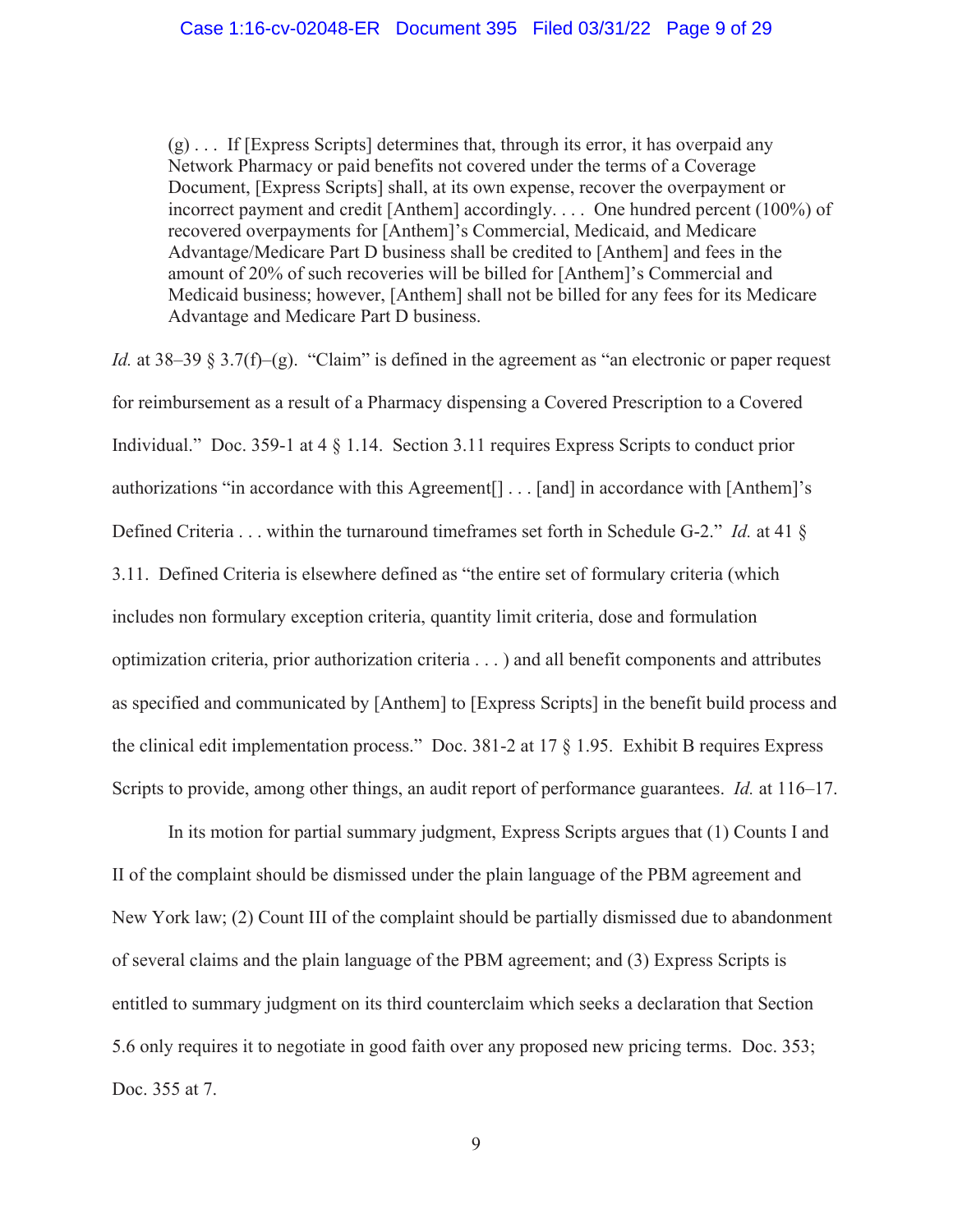#### **III. Legal Standard for Summary Judgment**

Summary judgment is appropriate where "the movant shows that there is no genuine dispute as to any material fact." Fed. R. Civ. P. 56(a). "An issue of fact is 'genuine' if the evidence is such that a reasonable jury could return a verdict for the non-moving party." *Senno v. Elmsford Union Free Sch. Dist.*, 812 F. Supp. 2d 454, 467 (S.D.N.Y. 2011) (citing *SCR Joint Venture L.P. v. Warshawsky*, 559 F.3d 133, 137 (2d Cir. 2009)). A fact is "material" if it might affect the outcome of the litigation under the governing law. *Id.* (citation omitted). The party moving for summary judgment is first responsible for demonstrating the absence of any genuine issue of material fact. *Celotex Corp. v. Catrett*, 477 U.S. 317, 323 (1986). If the moving party meets its burden, "the nonmoving party must come forward with admissible evidence sufficient to raise a genuine issue of fact for trial in order to avoid summary judgment." *Saenger v. Montefiore Med. Ctr.*, 706 F. Supp. 2d 494, 504 (S.D.N.Y. 2010) (internal quotation marks omitted) (citing *Jaramillo v. Weyerhaeuser Co.*, 536 F.3d 140, 145 (2d Cir. 2008)).

In deciding a motion for summary judgment, the Court must "construe the facts in the light most favorable to the non-moving party and must resolve all ambiguities and draw all reasonable inferences against the movant." *Brod v. Omya, Inc.*, 653 F.3d 156, 164 (2d Cir. 2011) (quoting *Williams v. R.H. Donnelley, Corp.*, 368 F.3d 123, 126 (2d Cir. 2004)). However, in opposing a motion for summary judgment, the non-moving party may not rely on unsupported assertions, conjecture, or surmise. *Goenaga v. March of Dimes Birth Defects Found.*, 51 F.3d 14, 18 (2d Cir. 1995). To defeat a motion for summary judgment, "the non-moving party must set forth significant, probative evidence on which a reasonable fact-finder could decide in its favor." *Senno*, 812 F. Supp. 2d at 467–68 (citing *Anderson v. Liberty Lobby, Inc.*, 477 U.S. 242, 256–57 (1986)).

10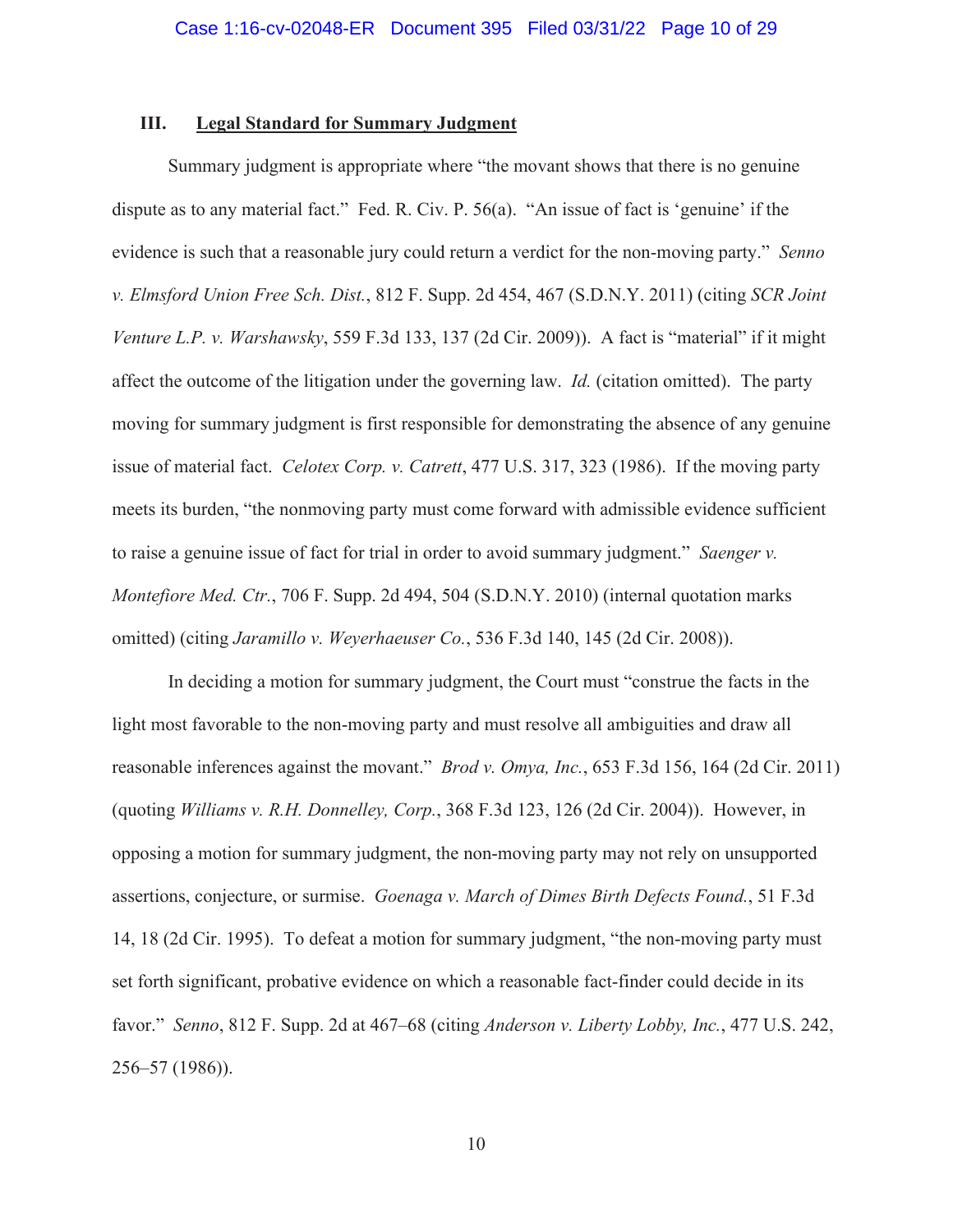# **IV. Breach of Contract and Declaratory Judgment for Competitive Benchmark Pricing**

In Counts I and II of the complaint, Anthem alleges that Express Scripts breached Section 5.6

of the agreement

by expressly repudiating its obligations under Section 5.6 of the Agreement, by delaying for months, by refusing to meet with Anthem to negotiate over Anthem's proposed pricing terms or for competitive benchmark pricing, by refusing to negotiate in good faith or at all over Anthem's proposed pricing terms or for competitive benchmark pricing, by failing to make any proposal for competitive benchmark pricing, by failing to agree in writing to new pricing terms, and by failing to provide competitive benchmark pricing . . . .

Doc. 3 ¶ 94. Count I seeks a total of \$14.8 billion in damages from the breach, *id.* ¶ 97, and

Count II seeks a declaration that Express Scripts:

(i) . . . breached its obligation to negotiate in good faith and to agree to new pricing terms in writing under Section 5.6 of the Agreement,  $(ii)$ ... is required to provide competitive benchmark pricing to Anthem . . ., and (iii) Anthem is entitled to damages measured as the difference between [Express Scripts'] pricing and competitive benchmark pricing, plus all other damages caused by [Express Scripts'] breaches . . . .

*Id.*  $\parallel$  100. Express Scripts moves for summary judgment to dismiss Counts I and II of the complaint in its entirety as well as summary judgment on its third counterclaim, seeking a declaration that Section 5.6 only requires it to negotiate in good faith. Doc. 353.

## **A. Legal Standard**

"Under New York law, the initial interpretation of a contract is a matter of law for the court to decide. Included in this initial interpretation is the threshold question of whether the terms of the contract are ambiguous." *Alexander & Alexander Servs., Inc. v. These Certain Underwriters at Lloyd's*, 136 F.3d 82, 86 (2d Cir. 1998) (internal quotation marks and citations omitted). "The fundamental, neutral precept of contract interpretation is that agreements are construed in accord with the parties' intent, and that the best evidence of what parties to a written agreement intend is what they say in their writing." *Kasowitz, Benson, Torres & Friedman, LLP*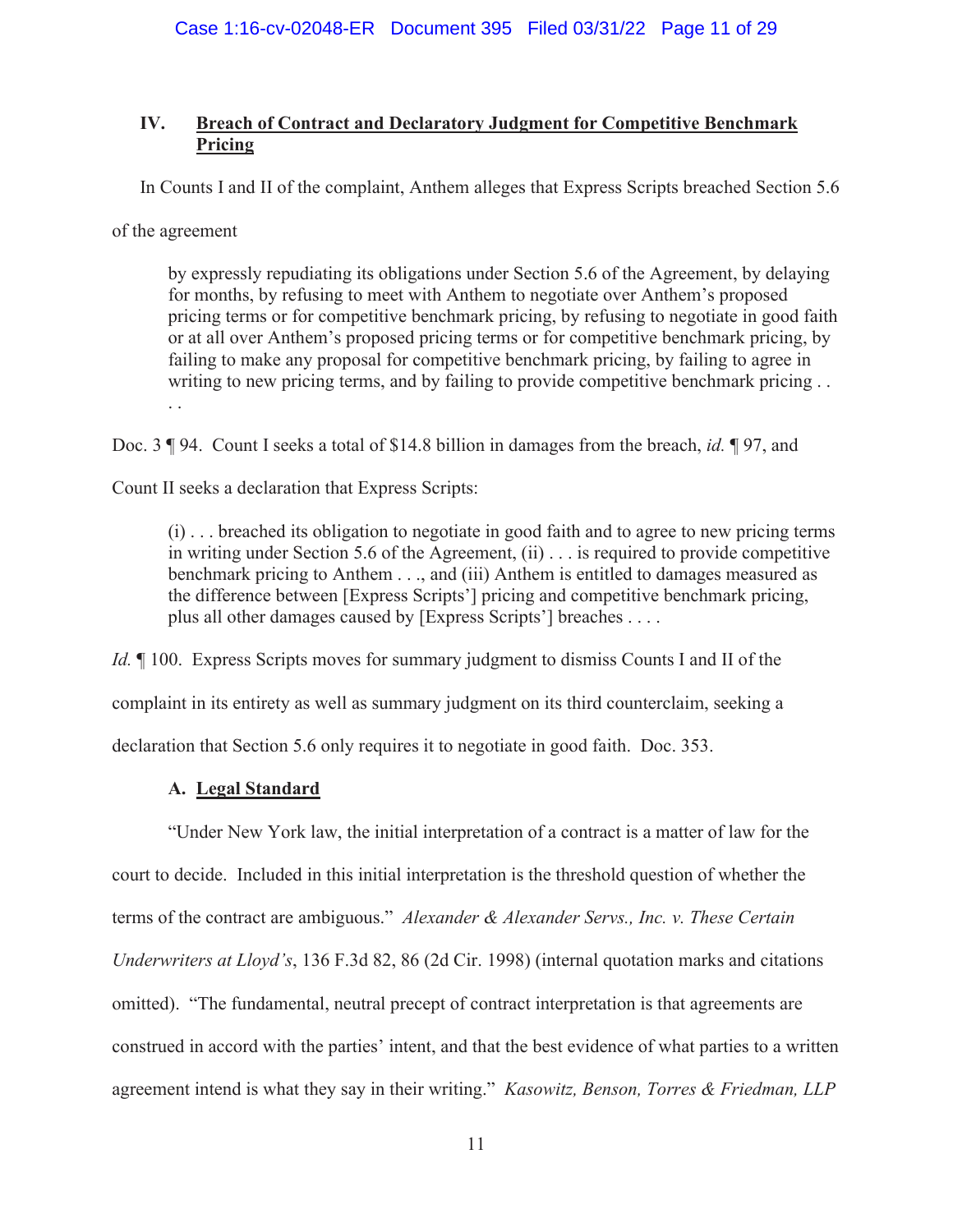#### Case 1:16-cv-02048-ER Document 395 Filed 03/31/22 Page 12 of 29

*v. Reade*, 950 N.Y.S.2d 8, 11 (N.Y. App. Div. 2012) (cleaned up) (internal quotation marks and citation omitted), *aff'd*, 987 N.E.2d 631 (N.Y. 2013). Words and phrases are to be given their plain and ordinary meaning, and New York courts will commonly refer to dictionary definitions to determine that meaning. *Mazzola v. Cnty. of Suffolk*, 533 N.Y.S.2d 297, 297 (N.Y. App. Div. 1988); *see also 10 Ellicott Square Ct. Corp. v. Mountain Valley Indem. Co.*, 634 F.3d 112, 120 (2d Cir. 2011).

Consistent with the focus on a contract's language, "[a]mbiguity is determined by looking within the four corners of the document, not to outside sources[.]" *JA Apparel Corp. v. Abboud*, 568 F.3d 390, 396 (2d Cir. 2009) (quoting *Kass v. Kass*, 696 N.E.2d 174, 180 (N.Y. 1998)). Further, "[l]anguage whose meaning is otherwise plain does not become ambiguous merely because the parties urge different interpretations in the litigation, unless each is a reasonable interpretation." *L. Debenture Tr. Co. of N.Y. v. Maverick Tube Corp.*, 595 F.3d 458, 467 (2d Cir. 2010) (internal quotations marks and citation omitted). As such, a court should not find ambiguity where "the interpretation urged by one party would 'strain the contract language beyond its reasonable and ordinary meaning.'" *Id.* (alteration omitted) (quoting *Bethlehem Steel Co. v. Turner Constr. Co.*, 141 N.E.2d 590, 593 (N.Y. 1957)). If a contract is ambiguous, and determination of the intent of the parties then "depends on the credibility of extrinsic evidence or on a choice among reasonable inferences to be drawn from extrinsic evidence, then such a determination is to be made by the jury," and the Court cannot grant summary judgment. *First Mercury Ins. Co. v. 613 N.Y. Inc.*, 609 F. App'x 664, 666 (2d Cir. 2015) (summary order) (quoting *Hartford Accident & Indem. Co. v. Wesolowski*, 305 N.E.2d 907, 909 (N.Y. 1973)).

### **B. Section 5.6**

The plain language of Section 5.6 is not ambiguous. It reads: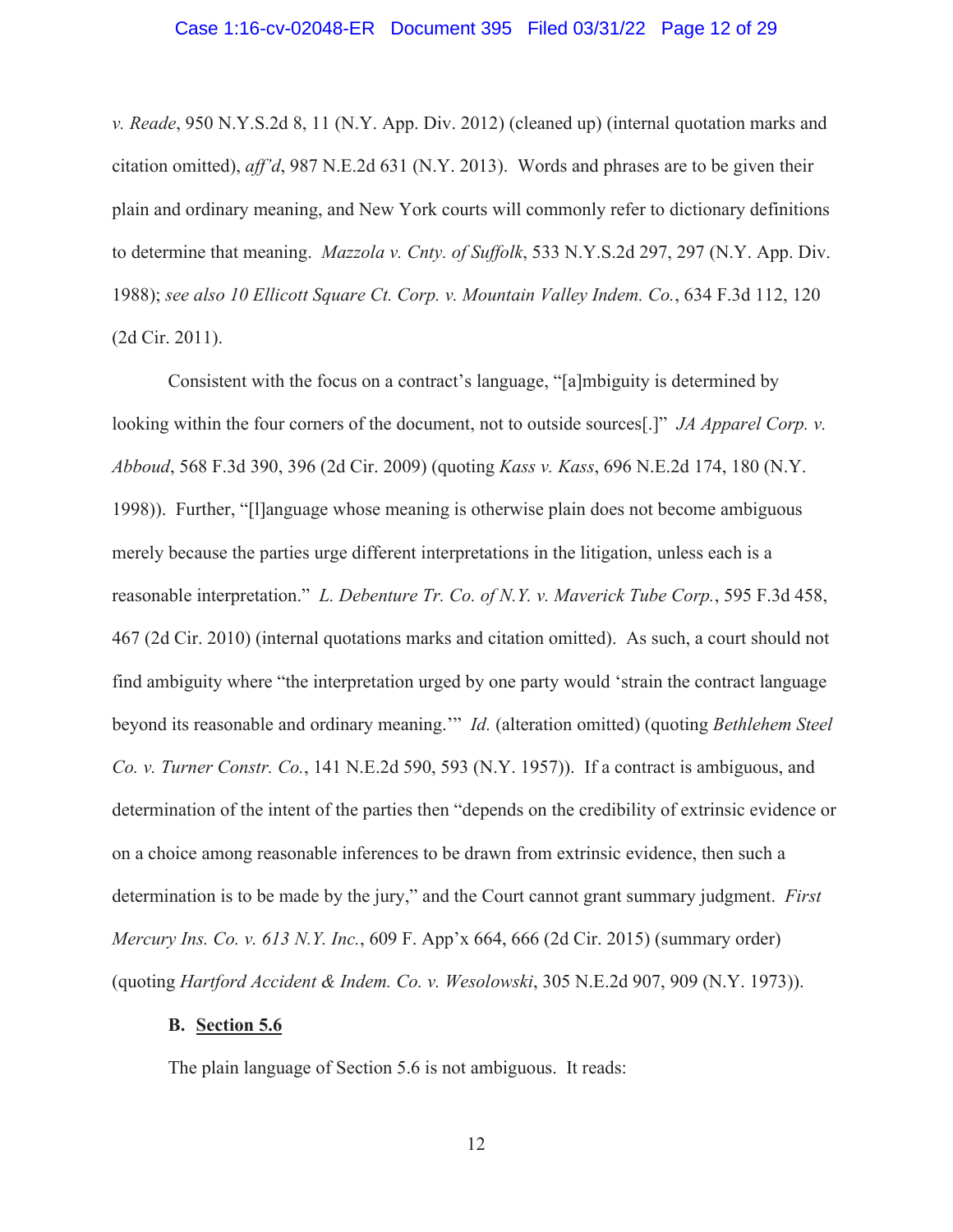### Case 1:16-cv-02048-ER Document 395 Filed 03/31/22 Page 13 of 29

[Anthem] . . . will conduct a market analysis every three (3) years during the Term of this Agreement to ensure that [Anthem] is receiving competitive benchmark pricing. In the event [Anthem] . . . determines that such pricing terms are not competitive, [Anthem] shall have the ability to propose renegotiated pricing terms to [Express Scripts] and [Anthem] and [Express Scripts] agree<sup>[]</sup> to negotiate in good faith over the proposed new pricing terms. Notwithstanding the foregoing, to be effective any new pricing terms must be agreed to by [Express Scripts] in writing.

Doc. 381-4 at 40. The first sentence sets forth the frequency and purpose of Anthem's market analyses. The second sentence obligates Express Scripts to negotiate in good faith over Anthem's proposed new pricing terms in the event that the market analysis shows that pricing is not competitive. Lastly, the third sentence requires that new pricing terms be agreed to in writing by Express Scripts to take effect. By its terms, Express Scripts' only obligation under this section is to negotiate in good faith over any new pricing terms Anthem may propose after it conducts a market analysis.

 Anthem's arguments to the contrary are unavailing. Anthem argues that the above interpretation would render the provision meaningless, as it would allow Anthem to check whether it was receiving benchmark pricing but would not "require ESI to try to reach an actual agreement." Doc. 387 at 22. The Court disagrees. The provision has a clear purpose – to require Express Scripts to negotiate in good faith. Such a requirement has value and meaning, as it "bars a party from 'renouncing the deal, abandoning the negotiations, or insisting on conditions that do not conform to the preliminary agreement.'" *L-7 Designs, Inc. v. Old Navy, LLC*, 647 F.3d 419, 430 (2d Cir. 2011) (quoting *Teachers Ins. & Annuity Ass'n of Am. v. Tribune Co.*, 670 F. Supp. 491, 498 (S.D.N.Y. 1987)).

 Anthem also argues that the purpose of Section 5.6 is to *guarantee* competitive benchmark pricing, as the word "ensure" is defined by Merriam-Webster as "to make sure, certain, or safe: GUARANTEE." Doc. 387 at 24. While this definition is correct, it is not the

13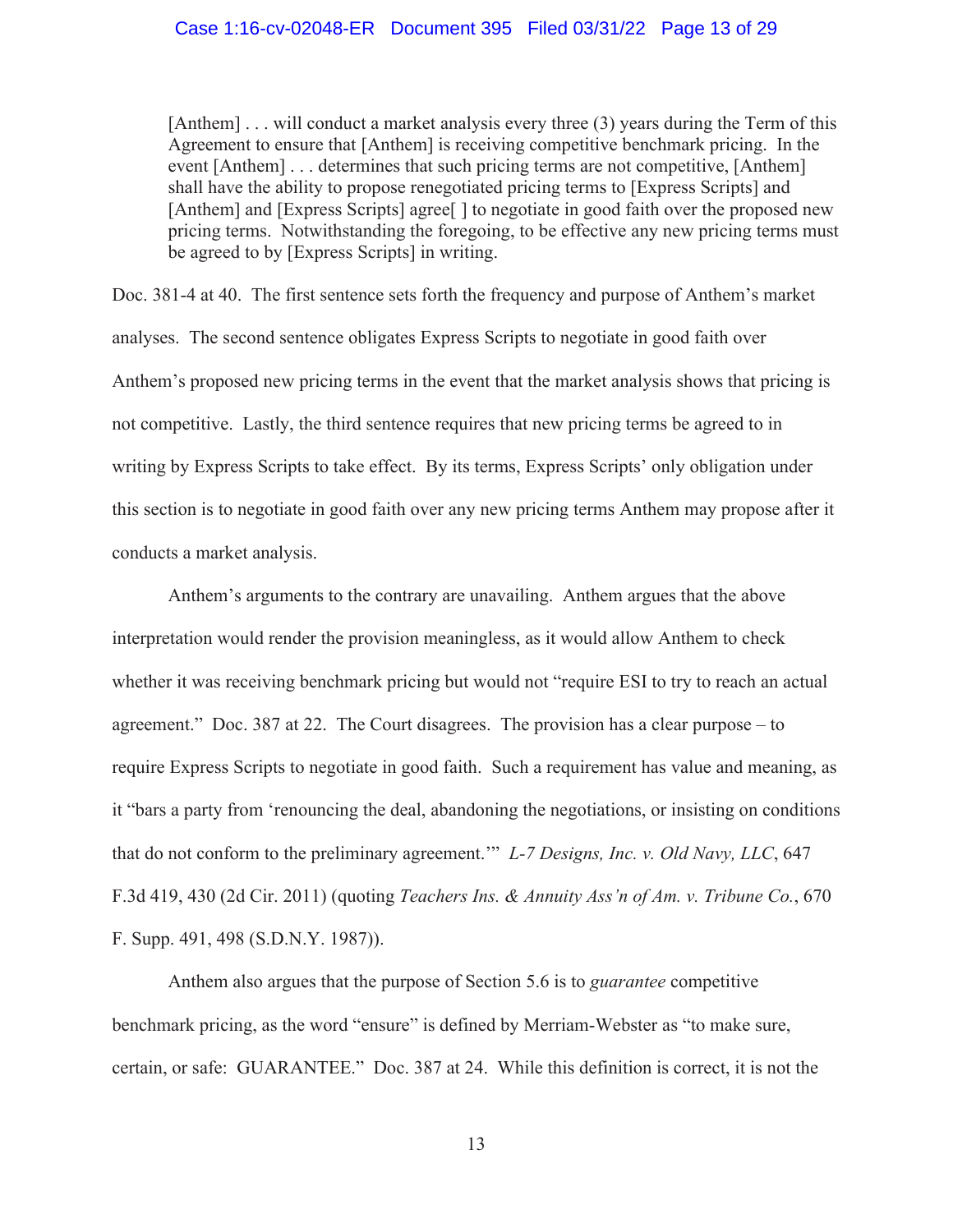### Case 1:16-cv-02048-ER Document 395 Filed 03/31/22 Page 14 of 29

only definition of ensure, and it does not change the fact that the sentence in which the word is used applies only to Anthem. If the contract read "Express Scripts shall ensure competitive benchmark pricing," Anthem's arguments might have substantial force, but a plain four-corners reading does not support its interpretation. Further, as Express Scripts points out by reference to the Oxford Dictionary and Thesaurus, 2d ed. 2007, the word ensure can mean "check" instead of "guarantee." *See* Doc. 369-18 at 4.

 Because the plain language does not require Express Scripts to guarantee competitive benchmark pricing but only to negotiate in good faith, the last sentence of Section 5.6 is not pertinent to this motion. Anthem admits as much because it is not alleging failure to document a verbal agreement, but rather raises claims based on the lack of agreement due to Express Scripts' failure to negotiate in good faith. Doc. 387 at 27. As Section 5.6 is not ambiguous, the Court need not consider extrinsic evidence.

 However, even if the extrinsic evidence were to be considered, the Court would reach the same conclusion. The circumstances of the bid solicitation process, statements from Anthem's executives,<sup>5</sup> rejected draft language for this section,<sup>6</sup> and the parties' course of conduct regarding



<sup>6</sup> For example, an earlier version of the section stated that "[Anthem] shall have the ability to " Doc. 362-12 at 3 § 5.7. Express Scripts objected to this language because "[m]arket checks every 3 years makes any pricing agreed to up-front short term and puts any return on up-front consideration at risk." Doc. 362-16 at 2. During a phone call with one of Anthem's lead negotiators, Express Scripts further " to the draft, stating that it " " " to which Anthem" " to which Anthem responded that this was a " Doc. 362-19 at 4.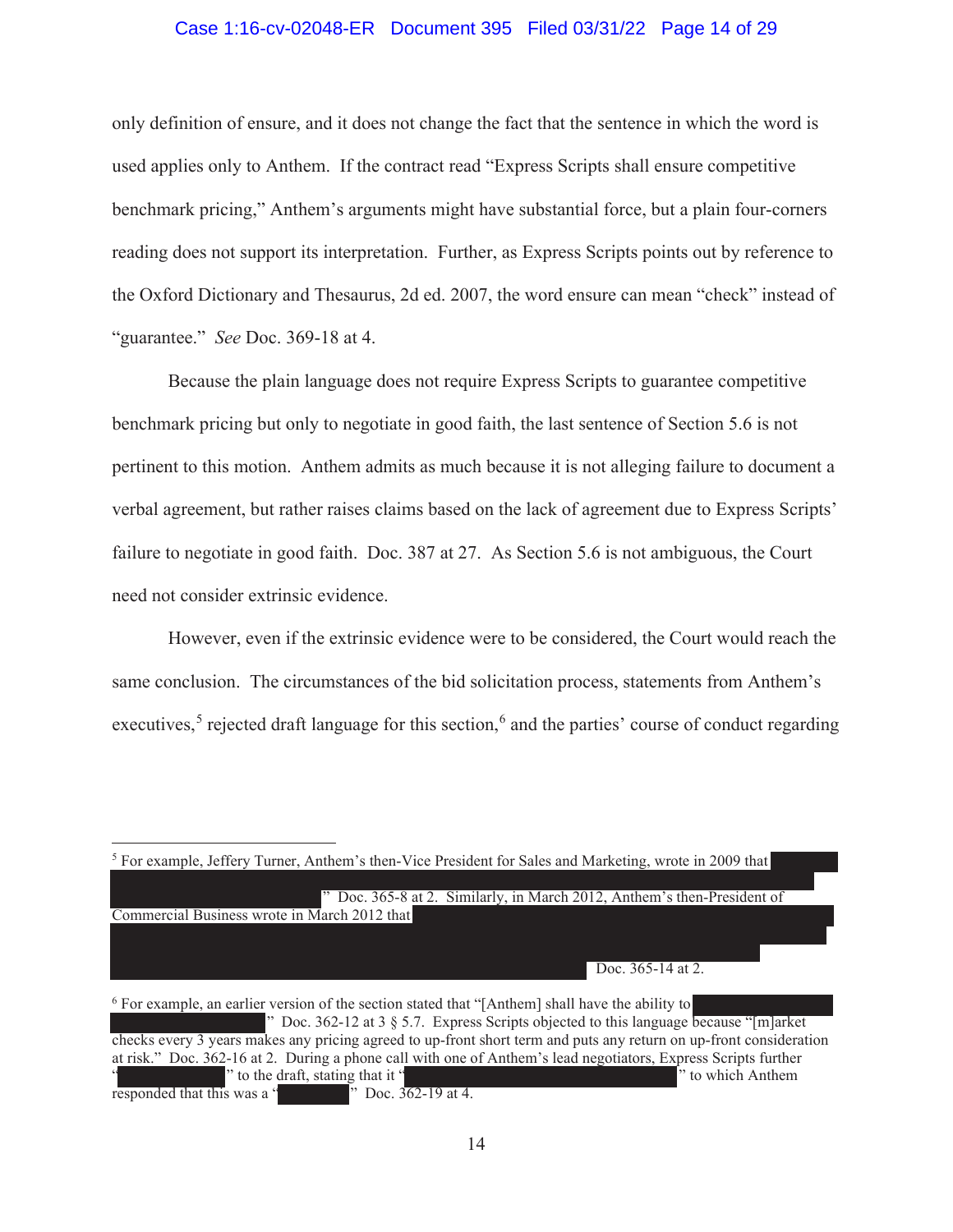#### Case 1:16-cv-02048-ER Document 395 Filed 03/31/22 Page 15 of 29

the first market check in 2012,<sup>7</sup> all demonstrate that the provision at issue was not a requirement to provide competitive benchmark pricing.

 Part (ii) of Count II of the complaint requests a declaration that Express Scripts "is required to provide competitive benchmark pricing to Anthem." Doc. 3 ¶ 100. Express Scripts' motion to dismiss this portion of Count II is thus granted. Count II also seeks a declaration that Express Scripts "breached its obligation to negotiate in good faith and to agree to new pricing terms in writing under Section 5.6 of the Agreement" and "is entitled to damages measured as the difference between [Express Scripts'] pricing and competitive benchmark pricing, plus all other damages caused by [Express Scripts'] breaches." *Id.* The issue of whether Express Scripts did in fact breach its obligation to negotiate in good faith has not been explicitly addressed in Express Scripts' motion, but, even if Express Scripts did not negotiate in good faith, as discussed below, Anthem would be entitled only to "out-of-pocket costs incurred in the course of good faith partial performance." *L-7 Designs*, 647 F.3d at 431. Because Anthem has only sought expectancy damages and not out-of-pocket costs, it cannot sustain a claim for breach of contract for good faith negotiations. *See Harsco Corp. v. Segui*, 91 F.3d 337, 348 (2d Cir. 1996) (stating that damages are an element of a breach of contract claim). Count II is thus dismissed in its entirety.

#### **C. Count I Damages**

Count I seeks \$14.8 billion in damages for the alleged breaches. Doc. 3 ¶ 97. Anthem argues that expectation damages are the appropriate measure of damages for breach of contract,

 $7$  For example, after receiving pricing consultations concluding that the pricing terms were not competitive, Anthem sent a formal notice to Express Scripts in January 2013 in which it indicated that although it was a that the rates were less competitive than comparators, Express Scripts could satisfy its contractual obligations by agreeing to continue to provide for its commercial business. Doc. 366-3 at 5. Exception pricing is a process by which Anthem could request more favorable pricing for a particular client from Express Scripts on a one-off basis. Doc. 357 ¶ 125.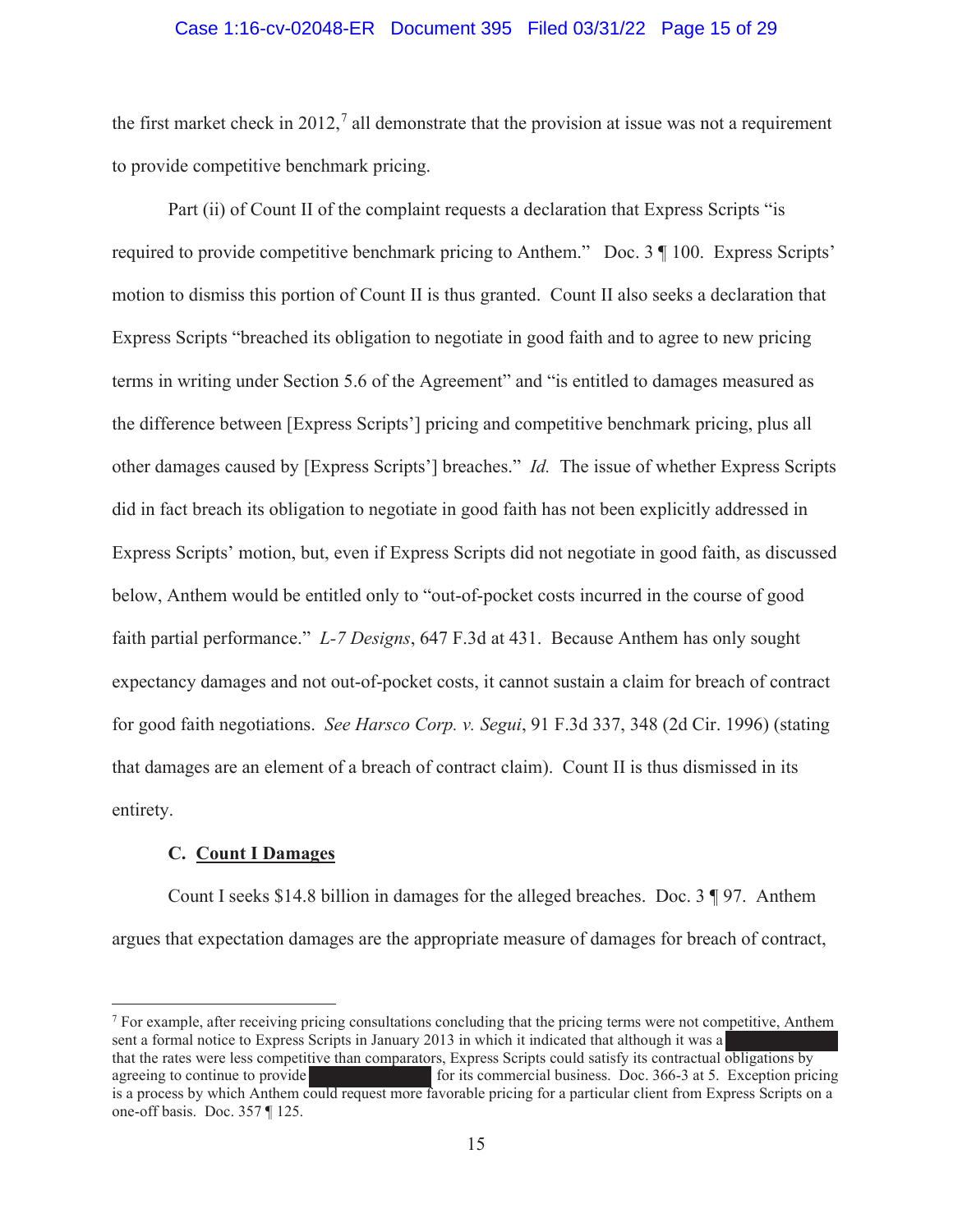## Case 1:16-cv-02048-ER Document 395 Filed 03/31/22 Page 16 of 29

and the "wrongdoer rule" requires that Express Scripts bear the risk of uncertainty as the

breaching party. Doc. 387 at 40–42. This is generally true.

Where a party breaches a contract, that party is liable to the non-breaching party for damages and the amount of damages must put the non-breaching party in as a good a position as if the breach had not occurred. . . . Thus, a non-breaching party is entitled, as a matter of law, to recover market value damages to the extent that they can be proven with reasonable certainty. . . . [Additionally], where the existence of damage is certain, and the only uncertainty is as to its amount, the burden of uncertainty as to the amount of damage is upon the wrongdoer.

*Boyce v. Soundview Tech. Grp., Inc.*, 464 F.3d 376, 391 (2d Cir. 2006) (internal quotation marks and citations omitted). Reasonable certainty in amount does not require "scientific rigor" and courts "will endeavor to make a reasonable estimate of damages." *Lexington Prod. Ltd. v. B. D.* 

*Commc'ns, Inc.*, 677 F.2d 251, 253 (2d Cir. 1982).

Anthem cites *Tractebel Energy Mktg., Inc. v. AEP Power Mktg., Inc.*, 487 F.3d 89 (2d

Cir. 2007), a case in which the Second Circuit vacated the district court's judgment denying damages pursuant to a contract. *Tractebel* is arguably similar to the instant case in the sense that it dealt with breach of a complex, long-term contract for energy supply, the profitability of which was affected by numerous variables such as "fluctuating supply and demand, changes in operating costs, increased competition from alternatives, alterations to the relevant regulatory regime, population increases or decreases in the targeted market, or technological advances." *Tractebel*, 487 F.3d at 112. Despite the fact that damages were incurred over a twenty-year period, the Second Circuit stated:

New York courts have significant flexibility in estimating general damages once the fact of liability is established. . . . To the extent certain variables must be assumed in order to arrive at a reasonable estimate, the district court may do so, unless evidence is presented that undermines the basis for the assumption. . . . The risk that the future might reveal the district court's assumptions to be false is appropriately borne by . . . the breaching party.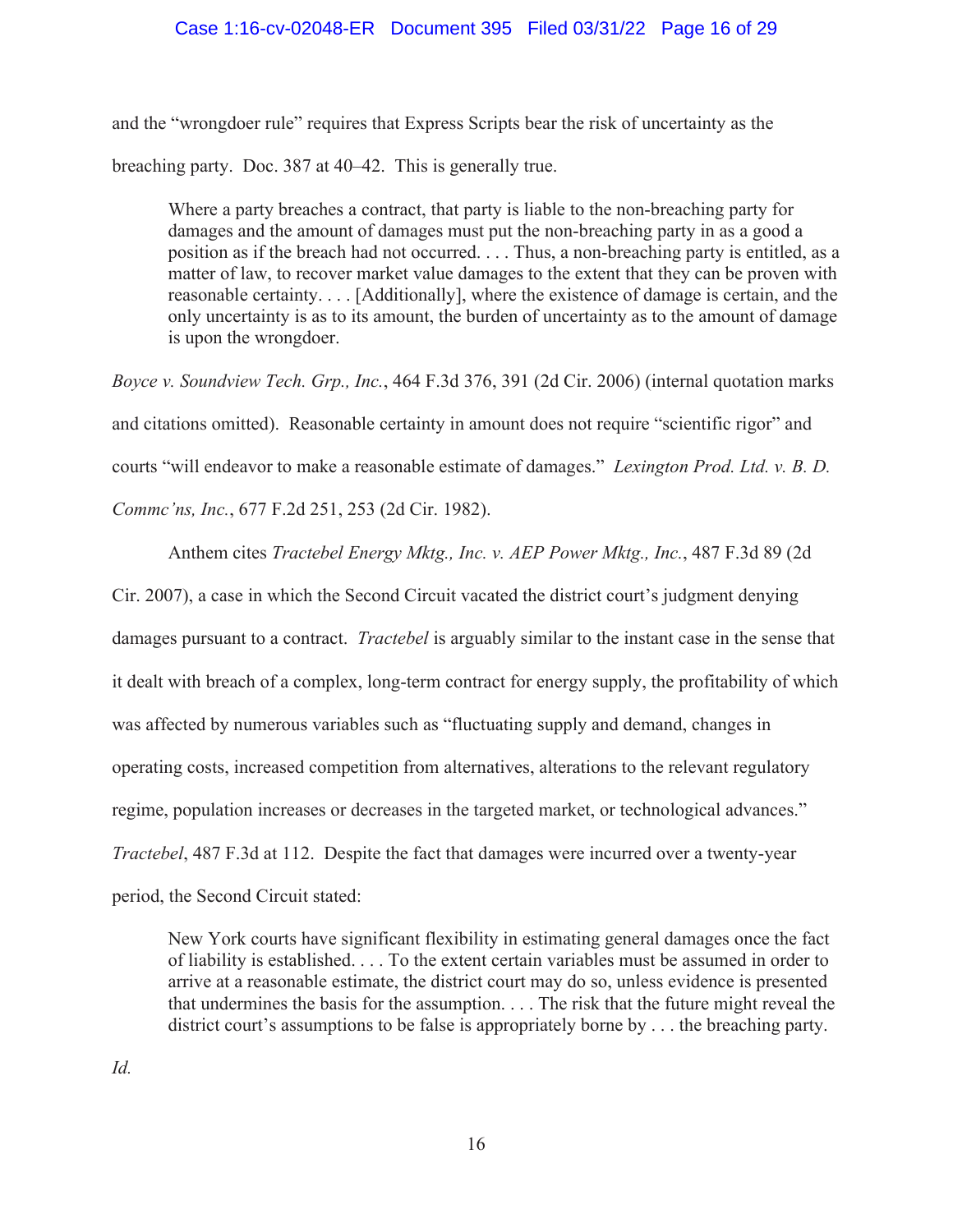### Case 1:16-cv-02048-ER Document 395 Filed 03/31/22 Page 17 of 29

Anthem thus argues that it only needs to provide a reasonable way to estimate its damages from breach for its claim for damages to survive. Anthem therefore asserts that it is entitled to expectation damages of the difference between competitive benchmark pricing and the price Express Scripts charged Anthem and provides several methods by which to reach an estimate of those damages, including Express Scripts' , Express Scripts'

, and offers made to Anthem from both and

for competitive pricing in 2016, among other evidence. Doc. 387 at 41, 45; Doc. 381-185; Doc. 381-186.

Express Scripts, however, argues that *Tractebel* and other cases Anthem cites in its memo are inapplicable, because they do not involve breach of a requirement to negotiate in good faith. Doc. 392 at 21. It argues that expectancy damages are barred by New York law as unduly speculative where damages are based on a hypothetical contract reached after good-faith negotiations. Doc. 355 at 40. In support, it cites *Goodstein Constr. Corp. v. City of New York*, 604 N.E.2d 1356 (N.Y. 1992), a case in which the city of New York breached a contract to negotiate in good faith with a developer. The Court of Appeals of New York held that expectancy damages were precluded because

[t]o allow the profits that plaintiff might have made under the prospective [agreement] as the damages for breach of the . . . negotiating agreement[] would be basing damages not on the [agreement] but on the prospective terms of a nonexistent contract which the City was fully at liberty to reject. It would, in effect, be transforming an agreement to negotiate for a contract into the contract itself.

*Goodstein*, 604 N.E.2d at 1360–61. The court further noted that

a party's alleged failure to bargain in good faith is not a but-for cause of plaintiff's lost profits, since even with the best faith on both sides the deal might not have been closed and attributing plaintiff's lost profits to defendant's bad faith may be speculative at best . . . [I]f no agreement was reached and it cannot even be known what agreement would have been reached, there is no way to measure the lost expectation . . . .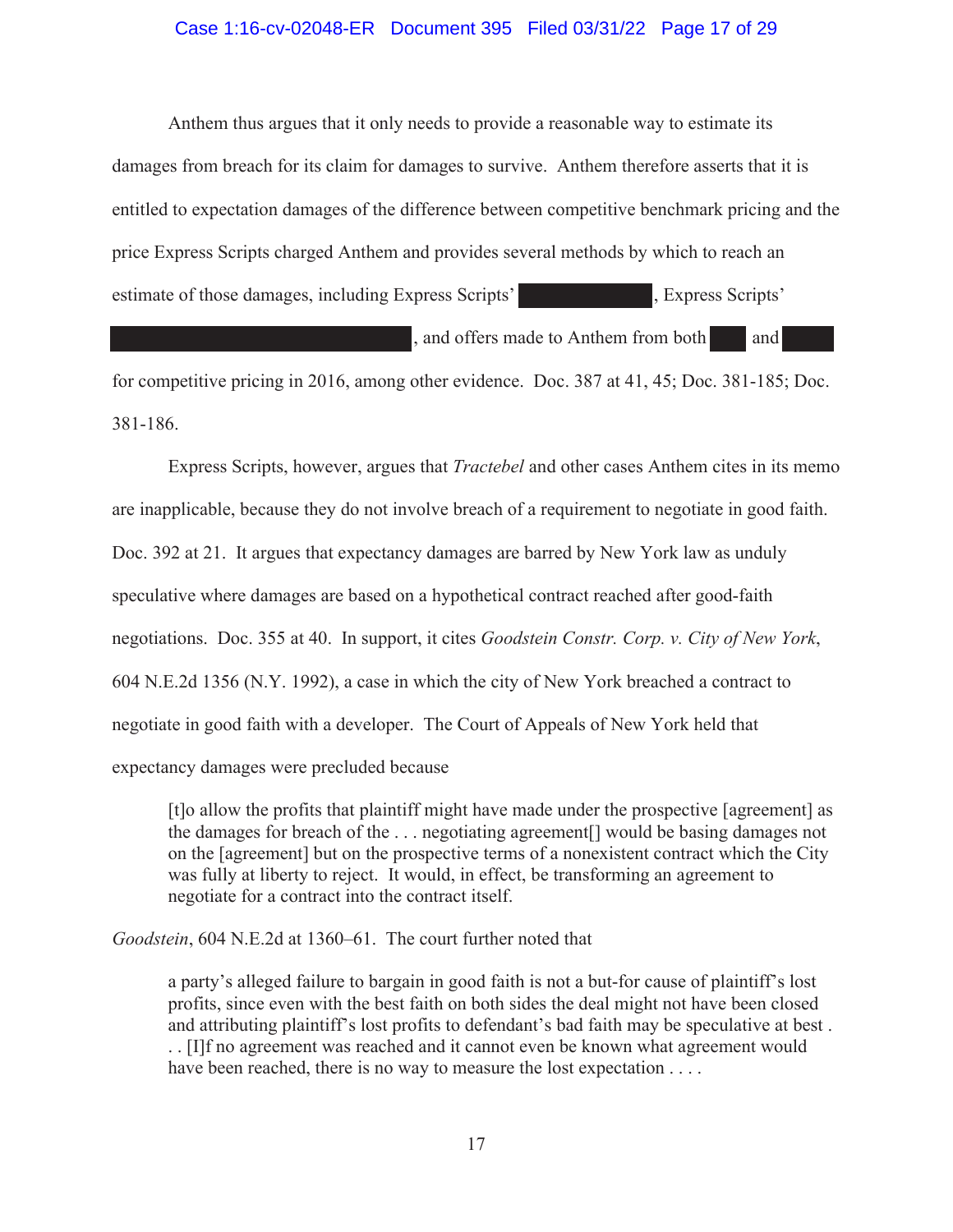*Id.* (internal edits, quotation marks, and citations omitted).

 This Court has previously explained that, although the Second Circuit has found that lost profits are not available where no agreement is reached, *see L-7 Designs*, 547 F.3d at 431; *Arcadian Phosphates, Inc. v. Arcadian Corp.*, 884 F.2d 69, 74 n.2 (2d Cir. 1989), it is not clear whether "lost profits may *never* be recovered for a party's failure to negotiate in good faith." *Worldwide Servs., Ltd. v. Bombardier Aerospace Corp.*, No. 14 Civ. 7343 (ER), 2015 WL 5671724, at \*20 (S.D.N.Y. Sept. 22, 2015) (emphasis in original) (citing *Fairbrook Leasing, Inc. v. Mesaba Aviation, Inc.*, 519 F.3d 421, 429 (8th Cir. 2008) ("We are not as confident as the district court that *Goodstein II* should be read as categorically precluding benefit-of-the-bargain damages for all breaches of binding preliminary agreements to negotiate a final agreement in good faith. This is a difficult, largely unsettled question of remedies.") (applying New York  $law)$ ).

Express Scripts argues that these cases and others make clear that lost profits are categorically unavailable. Doc. 355 at 42 n.4. In addition to the cases cited above, it cites *Learning Annex Holdings, LLC v. Whitney Educ. Grp., Inc.*, 765 F. Supp. 2d 403, 417 (S.D.N.Y. 2011) ("lost profits are generally not available where no agreement is reached"), *Re-Source Am., Inc. v. Corning Inc.*, No. 7 Civ. 6048 (CJS), 2009 WL 2179254, at \*9 (W.D.N.Y. July 22, 2009) ("Plaintiff cannot recover 'lost profits' that it might have earned if the parties had actually negotiated a new agreement"), and *Gorodensky v. Mitsubishi Pulp Sales (MC), Inc.*, 92 F. Supp. 2d 249, 255 n.2 (S.D.N.Y.) (lost profits are "unavailable for breach of a duty to negotiate in good faith"), *aff'd*, 242 F.3d 365 (2d Cir. 2000). A more recent similar case, *ICBC (London) PLC v. Blacksands Pac. Grp., Inc.*, No. 15 Civ. 70 (LAK), 2015 WL 5710947, at \*9 n.94 (S.D.N.Y. Sept. 29, 2015), *aff'd*, 662 F. App'x 19 (2d Cir. 2016), plainly stated that "lost profits are not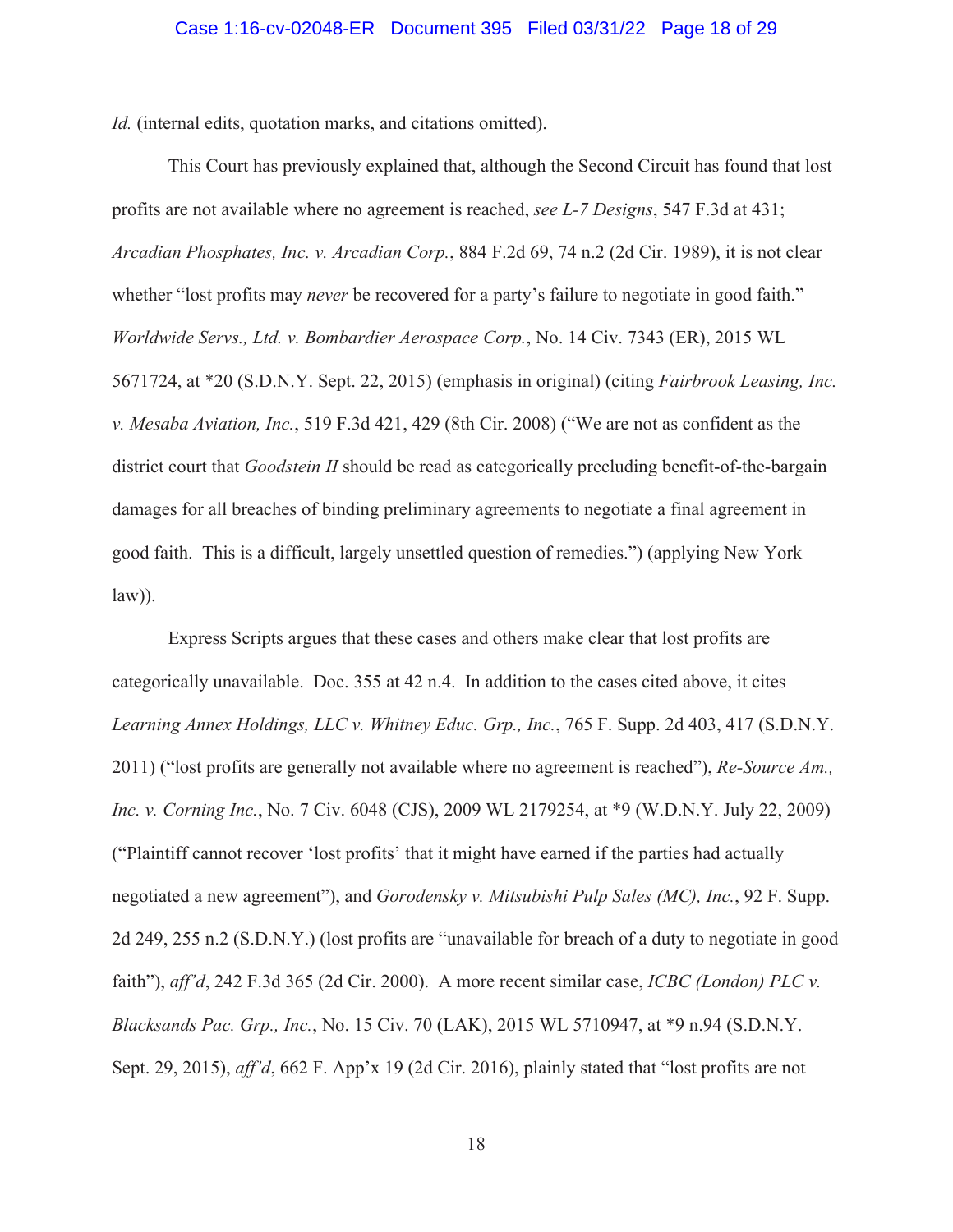### Case 1:16-cv-02048-ER Document 395 Filed 03/31/22 Page 19 of 29

available as a remedy . . . recovery is limited to out-of-pocket costs incurred in partial performance of good faith negotiations."

Express Scripts argues that the only possible exception to this rule is "if it can be discerned what agreement would have been reached." Doc. 355 at 42 n.4 (quoting *Fairbrook*, 519 F.3d at 429). Thus, Express Scripts argues that the exception would not apply here because it is impossible to discern not only the prices in the agreement but also whether an agreement ultimately would have been reached. *Id.* It points to the fact that the parties disagreed on many complex and fundamental issues and were billions of dollars apart when negotiations ended due to Anthem's initiation of this lawsuit. *Id.* at 43. In particular, the parties could not agree on whether the \$4.675 billion Express Scripts paid up front as part of the initial agreement could be considered in negotiating its new pricing terms. Doc. 357 ¶¶ 177–90; Doc. 385 ¶¶ 177–90. According to Express Scripts, the parties also could not agree on the meaning of "competitive benchmark pricing," whether Express Scripts was required to accept unprofitable pricing demands in order to grant Anthem competitive benchmark pricing, the relevance of the first pricing review, $8$  and more. Doc. 355 at 43. It believes that the most probable outcome of continued hypothetical good faith negotiations would have been an impasse, but that in any event a hypothetical agreement is too speculative for Anthem to prove. *Id.* at 45.

Anthem responds by arguing that the caselaw Express Scripts cites deals with Type II preliminary agreements and not binding contracts such as the one at hand. Doc. 387 at 47. Type

| <sup>8</sup> For example, Turner noted in a 2011 email leading up to the first 2013 market check that            |                    |
|------------------------------------------------------------------------------------------------------------------|--------------------|
|                                                                                                                  |                    |
| Doc. 365-13 at 3. Further, Matt Totterdale,                                                                      |                    |
| Express Scripts' then-Vice President and General Manager of the Anthem Division,                                 | told Anthem that   |
|                                                                                                                  | Doc. 359-22 at 85. |
| Lastly, Anthem has conceded that the pricing in the first market check was not competitive benchmark pricing.    |                    |
| Doc. 357 I 136. Whether Anthem could take a different position in regard to the second market check was a matter |                    |

Doc. 357 ¶ 136. Whether Anthem could take a different position in regard to the second market check was a matter of dispute between the parties.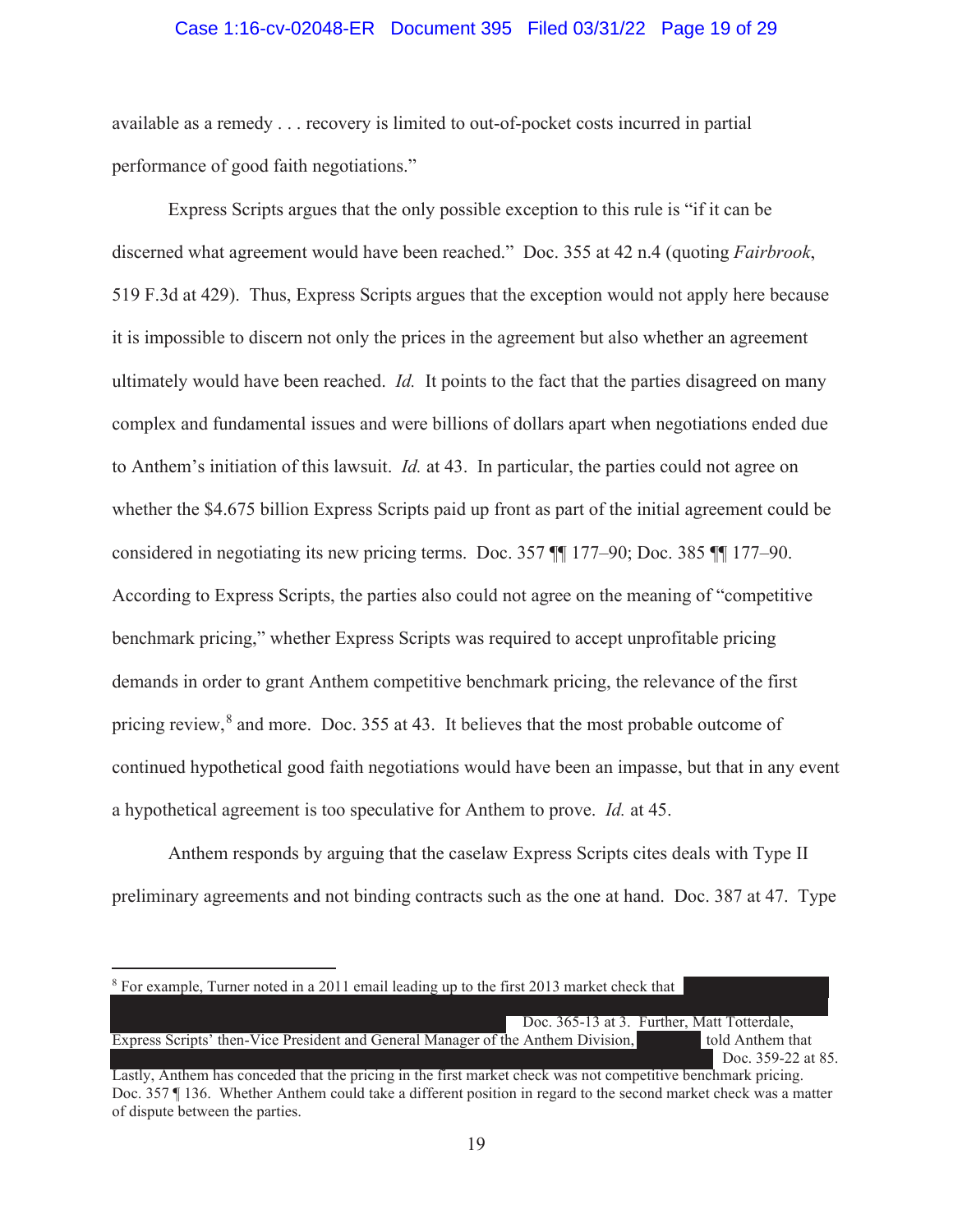#### Case 1:16-cv-02048-ER Document 395 Filed 03/31/22 Page 20 of 29

II agreements are preliminary agreements that do not "commit the parties to their ultimate contractual objective but rather to the obligation to negotiate the open issues in good faith." *Tractebel*, 487 F.3d at 98 n.4 (citation omitted). "A party to such a binding preliminary commitment has no right to demand performance of the transaction." *Adjustrite Sys., Inc. v. GAB Bus. Servs., Inc.*, 145 F.3d 543, 548 (2d Cir. 1998). As the Court explained above, Section 5.6 only requires good faith negotiation – it does not require that the parties reach ultimate agreement. While the provision is situated within a fully binding service contract, this provision in particular does act as a Type II agreement to renegotiate new pricing terms every three years. Therefore, cases discussing Type II agreements are applicable to this provision and expectancy damages are unavailable.

Anthem's final argument is that it is entitled to restitution damages for "return of the overpayments," which it claims it can prove at trial at an amount of up to \$10 billion. Doc. 387 at 50. Express Scripts argues first that restitution damages are procedurally barred, as Anthem has not plead a claim for restitution damages nor mentioned restitution throughout discovery, either in response to interrogatories requesting its bases for damages nor in its expert reports and other disclosures. Doc. 392 at 25. Rule 26(a) of the Federal Rules of Civil Procedure requires parties to provide "a computation of each category of damages claimed by the disclosing party." As discovery has closed without discovery on Anthem's restitution theory and Anthem has not properly claimed restitution damages, it would be prejudicial to Express Scripts for the Court to allow Anthem to seek a new theory of damages after five years of litigation. *See Summit Properties Int'l, LLC v. Ladies Pro. Golf Ass'n*, No. 7 Civ. 10407 (LBS), 2010 WL 4983179, at \*3 (S.D.N.Y. Dec. 6, 2010) ("When a party in a contract dispute fails to raise a new theory of damages until after the close of discovery, the prejudice that results to the adversary can be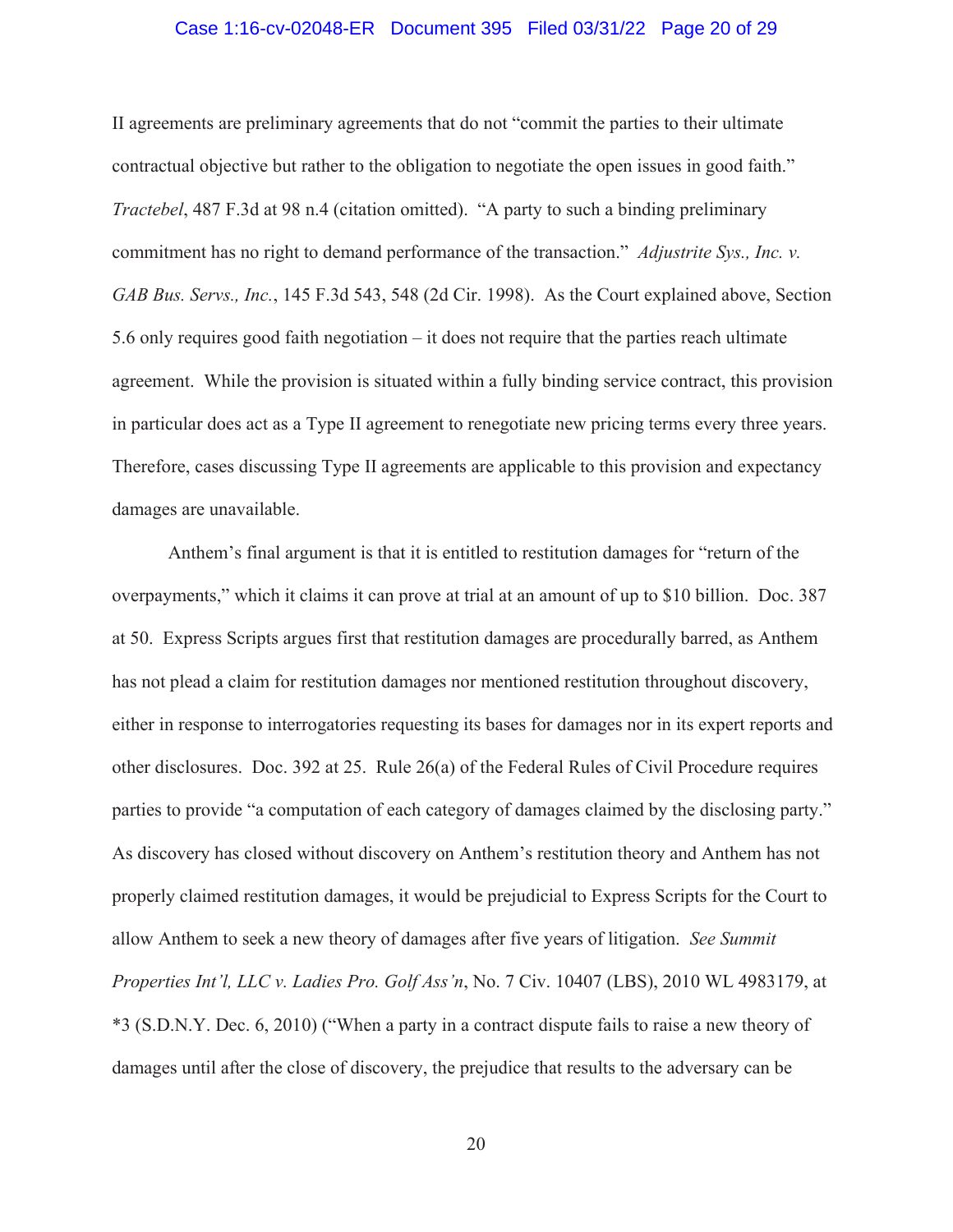#### Case 1:16-cv-02048-ER Document 395 Filed 03/31/22 Page 21 of 29

sufficient to preclude that theory from presentation at trial"); *see also Point Prods. A.G. v. Sony Music Ent., Inc*., No. 93 Civ. 4001 (NRB), 2002 WL 31856951, at \*5 (S.D.N.Y. Dec. 19, 2002) ("[T]he degree of the delay and prejudice [such as the additional discovery that would be needed] . . . is sufficient to preclude [the Plaintiff] from changing its damage theory [] years into this litigation after [the Plaintiff] adopted another theory that it could not support in fact."). Therefore, Anthem's claim for restitution damages is barred.

Ultimately, the Court agrees with Express Scripts. Although, as a general matter, expectancy damages are available for a breach of contract, the law is clear that where the breach is for failure to negotiate in good faith, expectancy damages are not available unless the ultimate agreement that would have been reached at the end of those negotiations is reasonably discernable. Negotiations "can come to an end without a breach by either party. There is such a thing as a good faith impasse; not every good faith negotiation bears fruit*.*" *IDT Corp. v. Tyco Grp., S.A.R.L.*, 15 N.E.3d 329, 332 (N.Y. 2014). While a factfinder could parse Anthem's various suggested methods for calculating damages and arrive at a number, the facts do not suggest that an agreement ultimately would have been reached. Therefore, as a matter of law, Anthem cannot recover the \$14.8 billion in expectancy damages, and the motion to dismiss Count I is granted.

### **V. Declaratory Judgment Against Anthem**

Express Scripts' third counterclaim against Anthem seeks a declaration that:

(i) [Express Scripts] has no obligation to agree to any new pricing terms proposed by Anthem under Section 5.6 of the PBM Agreement; (ii) [Express Scripts] has no obligation under Section 5.6 of the PBM Agreement to ensure that Anthem is receiving competitive benchmark pricing; and (iii) [Express Scripts'] sole obligation under Section 5.6 is to negotiate in good faith over any proposed new pricing terms submitted by Anthem pursuant to that provision.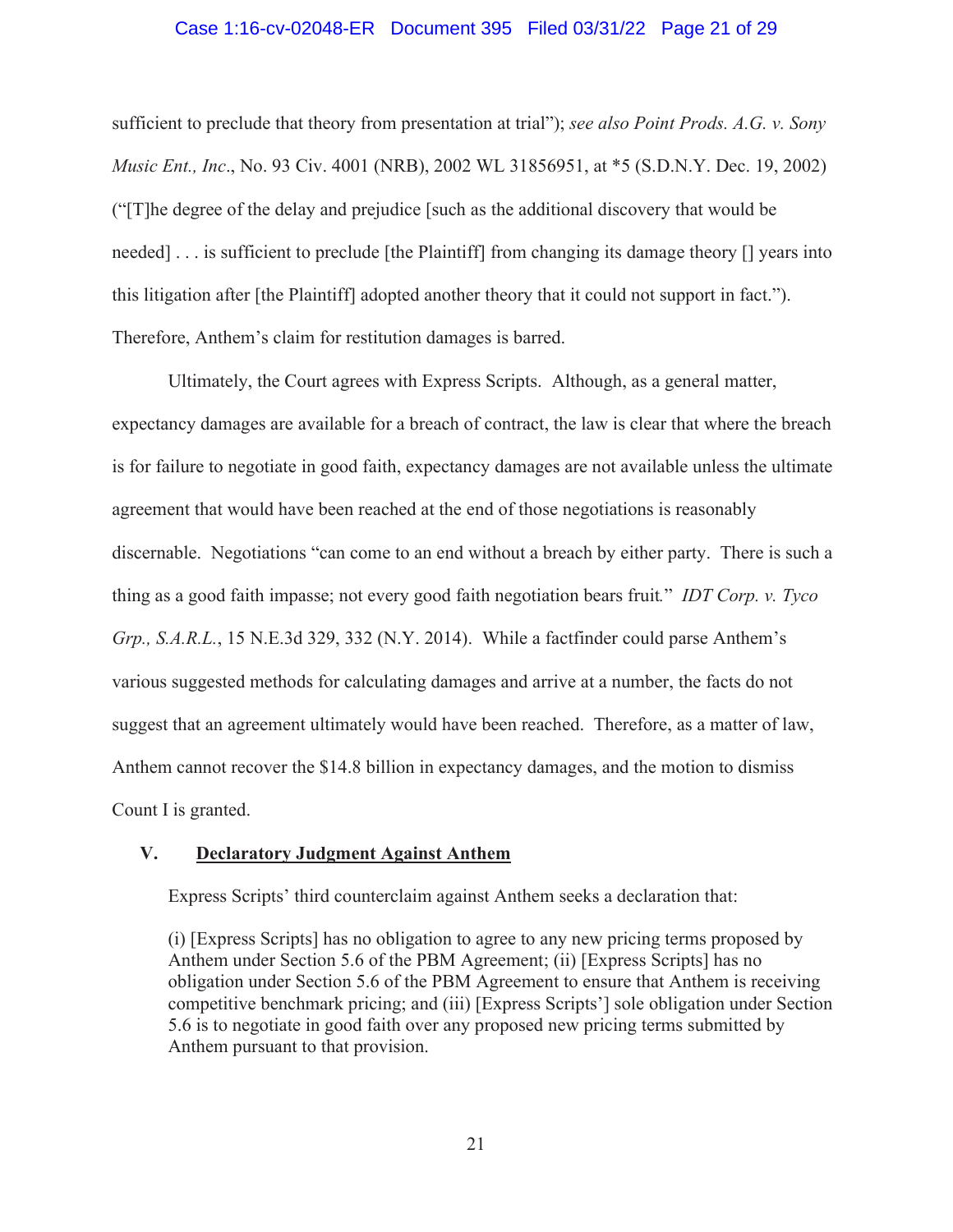## Case 1:16-cv-02048-ER Document 395 Filed 03/31/22 Page 22 of 29

Doc. 33 ¶ 229. Express Scripts moves for summary judgment on its third counterclaim. Doc. 353.

 As explained above, Section 5.6 does not obligate Express Scripts to provide competitive benchmark pricing, but merely to negotiate in good faith in the event that Anthem's market analysis shows non-competitive pricing. Because Express Scripts' third counterclaim is the opposite side of the same coin, its motion for summary judgment on the third counterclaim is granted.

## **VI. Count III of the Complaint**

In Count III of the complaint, Anthem alleges breach of contract for operational breaches of several terms of the agreement, including failure to:

(i) apply correct criteria in processing requests for prior authorization, (ii) satisfy its obligations concerning PDE file submission, processing, management, and reporting and member cost share reconciliation, (iii) satisfy its obligations concerning TATs for processing Medicare Part D Prior Authorization Requests and the associated submission of cases to the Medicare Part D IDE, (iv) timely correct the Super [prior authorization] defects in its claims processing system and reimburse Anthem for claims incorrectly approved by ESI, and (v) address and correct the WRIT Log issues in a timely manner.

Doc. 3 ¶ 105. Express Scripts moves for summary judgment to dismiss the parts of Count III of the complaint alleging claims involving (1) PDE Data, TATs, and the WRIT Log; and (2) prior authorization requests. Doc. 353. The Court will address each issue in turn.

## **A. PDE Data, TATs, and the WRIT Log**

Anthem brings a variety of breach of contract claims regarding Express Scripts' Medicare Part D obligations. Anthem claims that Express Scripts breached Exhibit I Section 4.11 of the agreement "by failing to comply with contractual obligations and CMS requirements concerning the submission, processing, management, and reporting of PDE files, as well as those relating to member cost share reconciliation." Doc. 3 ¶ 62. Anthem also claims that Express Scripts has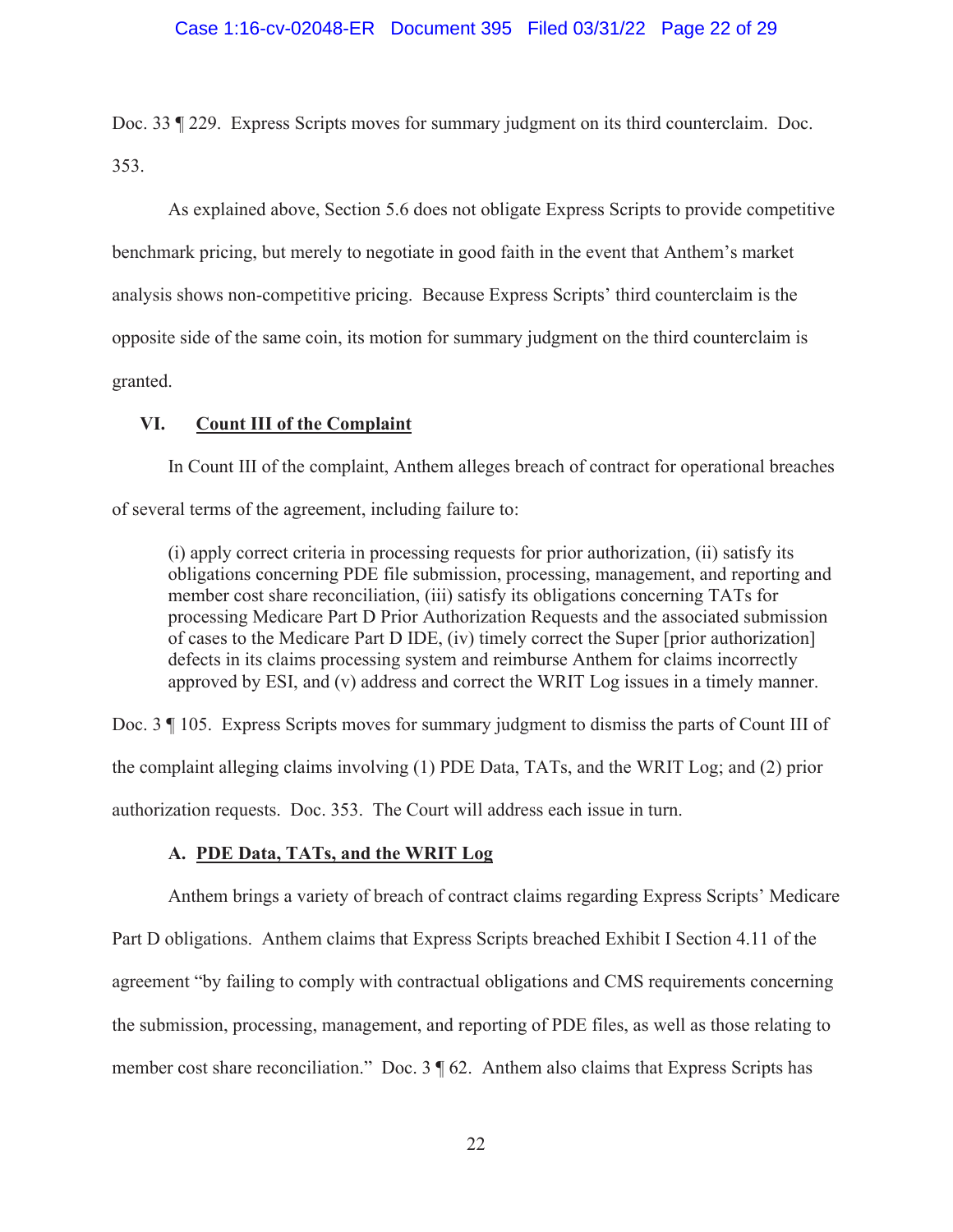#### Case 1:16-cv-02048-ER Document 395 Filed 03/31/22 Page 23 of 29

failed to adhere to the required TATs for Medicare Part D and to cure the breaches of its obligation to forward cases to a CMS-designated Independent Review Entity ("IRE") within 24 hours. *Id.* ¶¶ 71, 76. Anthem also alleges that it submitted numerous issues regarding Express Scripts' failure to perform Medicare Part D obligations to the WRIT Log and that Express Scripts failed to resolve the issues in a timely manner. *Id.* ¶¶ 80–81.

Express Scripts argues that Anthem has abandoned its claims involving PDE data, TATs, and the WRIT Log by not putting forward any evidence of damages. Doc. 355 at 46. According to Express Scripts, Anthem did not claim any damages from TATs or the WRIT Log in response to an interrogatory, Anthem's employees conceded in a deposition that there were

, its six expert reports do not identify damages, Anthem did not rebut Express Scripts' expert report that Anthem suffered no damages, and Anthem's counsel told this Court that Express Scripts' expert report only addressed "issues that are not a part of Anthem's damages calculation at all." *Id.* Accordingly, it argues that the claims should be dismissed due to failure to demonstrate evidence of damages, citing *Christina Condo. v. Lerner*, 953 N.Y.S.2d 548 (N.Y. Sup. Ct. 2012) (granting motion for summary judgment dismissing breach of contract claim because plaintiffs failed to provide evidence of damages).

In response, Anthem argues that it sustained injury in the form of "member-abrasion" and risk of regulatory censure which it spent time and effort to avert. Doc. 387 at 51. It argues that Brit Pim, former president of Express Scripts' Government Programs, admitted in a deposition that Anthem faced such risks. *See* Doc. 381-159 at 5, 211:24–212:10 (testifying that Express Scripts' "TAT misses" would result in Anthem receiving "one star" in relation to turnaround times from CMS). Anthem's responses to Express Scripts' Rule 56.1(b) Statement also dispute Express Scripts' characterization of the damages evidence, as Anthem's prior discovery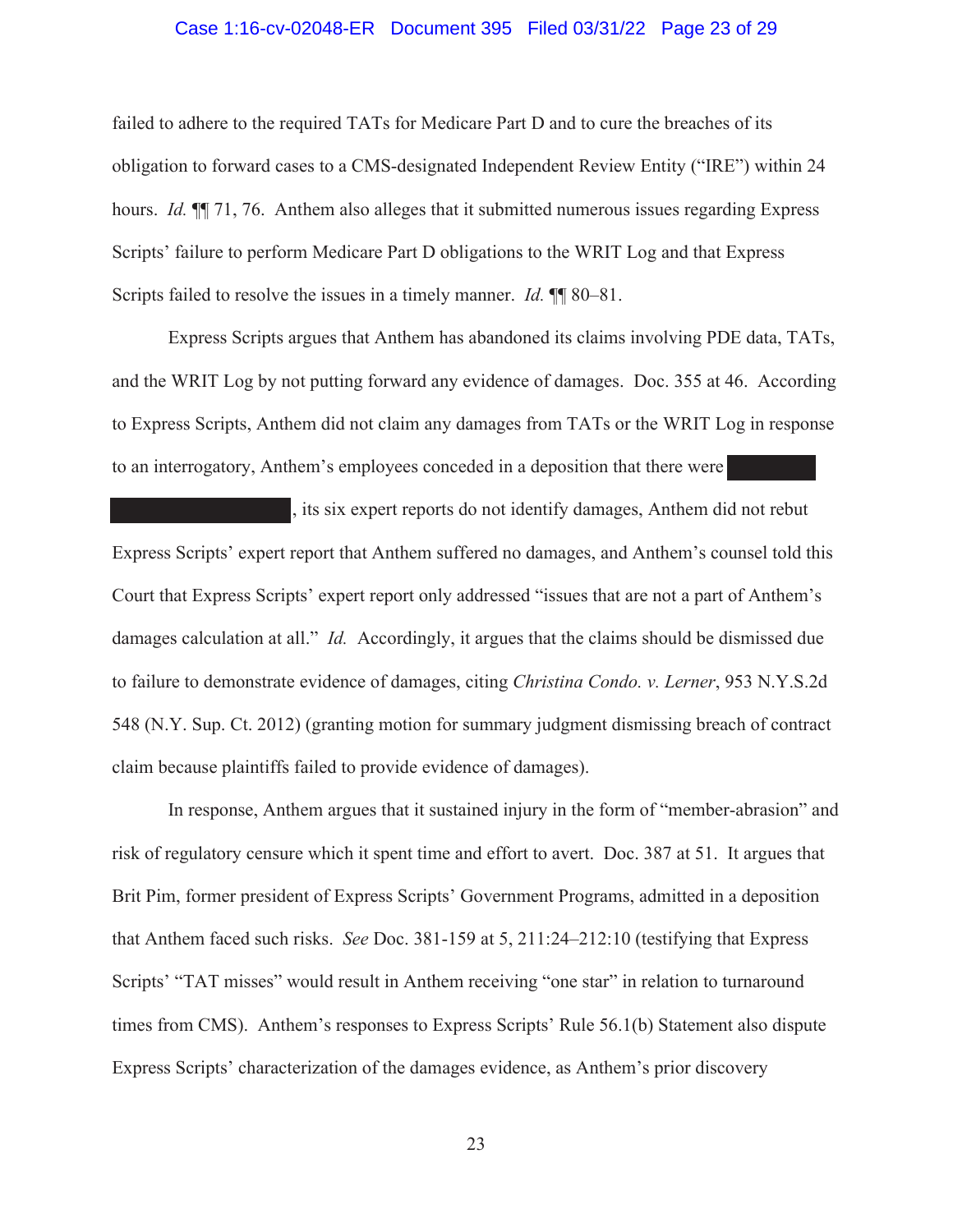#### Case 1:16-cv-02048-ER Document 395 Filed 03/31/22 Page 24 of 29

responses regarding monetary damages stated that the calculations were not complete. Doc. 385 at 167. Anthem further cites cases holding that even where "damages are uncertain, or may not even exist, [that] is an insufficient reason under New York law to grant Defendant's motion for summary judgment. It is a well-settled tenet of contract law that even if the breach of contract caused no loss or if the amount of loss cannot be proved with sufficient certainty, the injured party is entitled to recover as nominal damages a small sum fixed without regard to the amount of the loss, if any." *Acumen Re Mgmt. Corp. v. Gen. Sec. Nat. Ins. Co.*, No. 9 Civ. 1796 (GBD), 2012 WL 3890128, at \*11 (S.D.N.Y. Sept. 7, 2012) (internal quotation marks omitted) (collecting cases).

Express Scripts responds that Anthem's 56.1(b) statement is an admission that it has not identified damages, and it cannot avoid dismissal at the summary judgment stage by pointing to non-monetary injuries such as "member abrasion" or "risk of regulatory censure." Doc. 392 at 28. Express Scripts cites cases explicitly finding that "at the summary judgment stage, listing 'categories' of damages is not enough; evidence of the *amount* of such damages (or at least a fair estimation of same) is necessary." *New Paradigm Software Corp. v. New Era of Networks, Inc.*, No. 99 Civ. 12409 (RMB) (AJP), 2002 WL 31749396, at \*16 (S.D.N.Y. Dec. 9, 2002) (citations omitted) (collecting cases). Express Scripts also notes that *Acumen*, the case Anthem cites to argue that its claim cannot be dismissed because it can receive nominal damages, is distinguishable, because in the instant case, Anthem has not plead nominal damages. *See* Doc. 3 ¶ 107 ("As a direct and proximate result of ESI's Operational Breaches, Anthem has been damaged in an amount to be proven at trial, but not less than \$150 million."). It argues that Anthem cannot now seek nominal damages to avoid summary judgment. *See Hammond v. The Bank of New York Mellon Corp.*, No. 8 Civ. 6060 (RMB) (RLE), 2010 WL 2643307, at \*11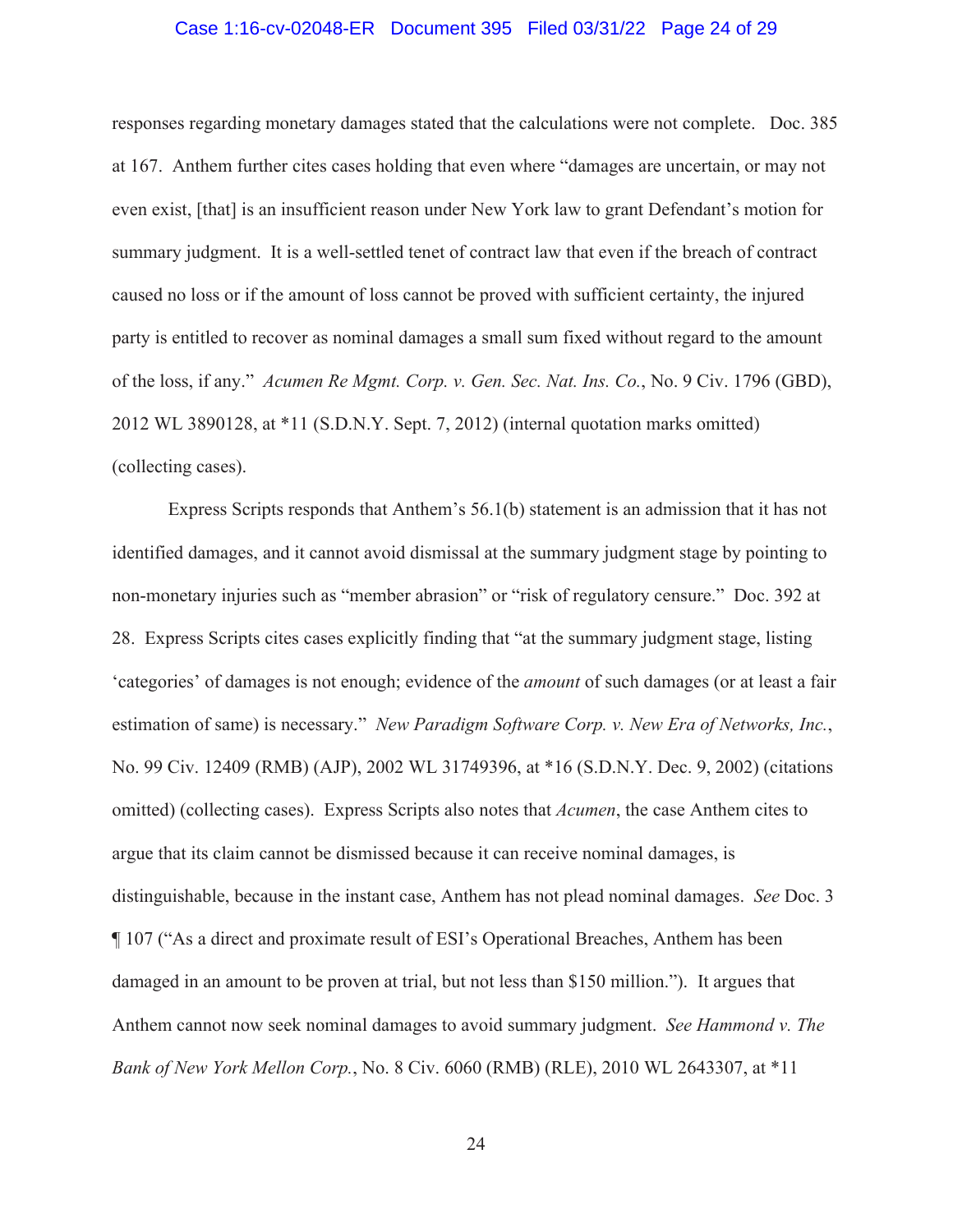(S.D.N.Y. June 25, 2010) (granting motion for summary judgment dismissing claim because plaintiffs did not provide evidence of damages and did not plead nominal damages).

The Court agrees with Express Scripts. Anthem has not proffered any evidence to support its claim for \$150 million in damages and cannot now plead nominal damages. For this reason, Express Scripts' motion to dismiss parts of Count III involving PDE Data, TATs, and the WRIT Log is granted.

### **B. Prior Authorization Request Performance Guarantees**

Count III of Anthem's complaint also seeks damages for improperly approved prior authorization requests. Doc. 3 ¶¶ 101–07 Specifically, Anthem alleges that Express Scripts failed to reimburse Anthem for claims Express Scripts incorrectly approved. *Id.* ¶ 105.

Express Scripts moves to dismiss the part of Count III concerning reimbursements for incorrectly approved prior authorizations. Doc. 355 at 51. It argues that it does not owe Anthem reimbursements for any errors because it satisfied the 98% accuracy rate for correct prior authorization determinations that the parties agreed to in the contract. Doc. 355 at 47; Doc. 359- 1 at 136, 184. It argues that the chart of performance standards are contractual obligations, and nothing in the contract obligates it to exceed those guarantees. Doc. 359-1 at 84 § 8.1.

Anthem argues that the 98% performance guarantees do not state the extent of Express Scripts' obligations regarding prior authorizations, but rather simply provide

. Doc. 387 at 52. Instead, Anthem argues that Express Scripts' responsibilities regarding prior authorizations are contained in Section 3.7(f)– (g), Section 3.11, and Exhibit B of the contract. Section  $3.7(f)$ –(g) requires

Doc. 381-2 at  $38-39 \t S \t 3.7(f)-(g)$ . Section 3.11 is a general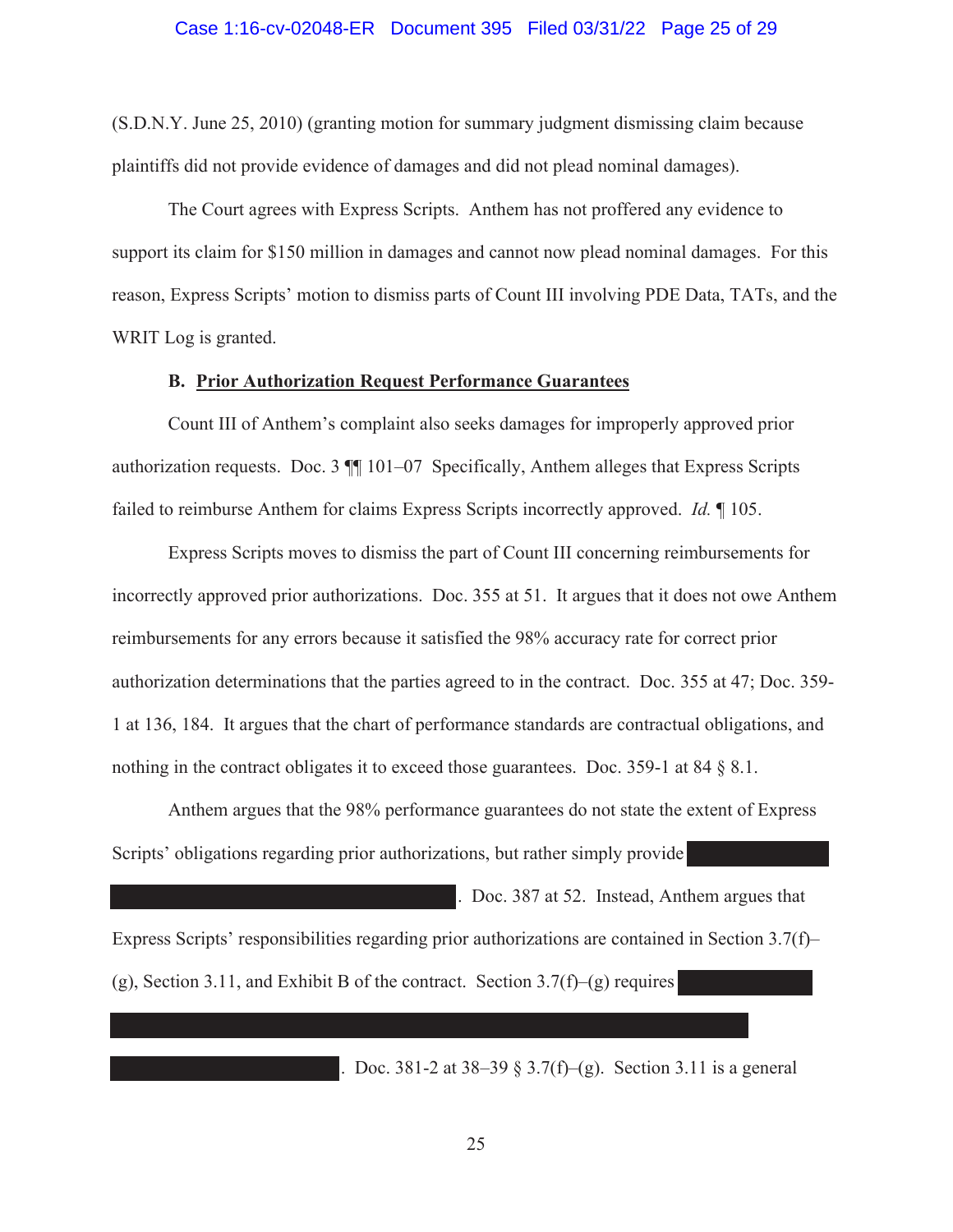#### Case 1:16-cv-02048-ER Document 395 Filed 03/31/22 Page 26 of 29

| provision requiring                                                         |        |
|-----------------------------------------------------------------------------|--------|
| $ $ . <i>Id.</i> at 40 § 3.11. Exhibit B requires                           |        |
|                                                                             | Id. at |
| 116–17. Anthem also cites to Section 3.1(a) of the contract, which requires |        |
|                                                                             |        |
| . Lastly, Anthem points to Section 8.2 which notes that the                 |        |
|                                                                             |        |

*Id.* at 84 § 8.2. Anthem argues that the foregoing provisions are relevant to its damages calculation because a contract must be read as a whole, with specific clauses to be read consistently with the overall purpose of the agreement to give meaning to all of its terms. *See, e.g.*, *Spanski Enterprises, Inc. v. Telewizja Polska, S.A*., No. 12 Civ. 2897 (ALC) (GWG), 2013 WL 5366068, at \*6 (S.D.N.Y. Sept. 25, 2013), *aff'd*, 581 F. App'x 72 (2d Cir. 2014).

Express Scripts argues that Section 3.1 is not applicable because it is a general provision that is not triggered when a more specific provision supplies a more precise standard. Doc. 355 at 50 (citing *Nomura Home Equity Loan, Inc., Series 2006-FM2 v. Nomura Credit & Cap., Inc.*, 92 N.E.3d 743, 751 (N.Y. 2017) (A "specific provision will not be set aside in favor of a catchall clause.")). It argues that reading Section 3.1 to require 100% accuracy would contravene the rule of construction that "a court should not adopt an interpretation which will operate to leave a provision of a contract without force and effect." *Corhill Corp. v. S. D. Plants, Inc.*, 176 N.E.2d 37, 38 (N.Y. 1961) (cleaned up). Even if Section 3.1 applies, Express Scripts argues that the "prudent and expert" standard only requires reasonable expectations, not perfect results. *See Milau Assocs. v. N. Ave. Dev. Corp.*, 368 N.E.2d 1247, 1250 (N.Y. 1977) (finding an ordinary negligence standard applies to the performance of experts absent an agreement of a higher standard of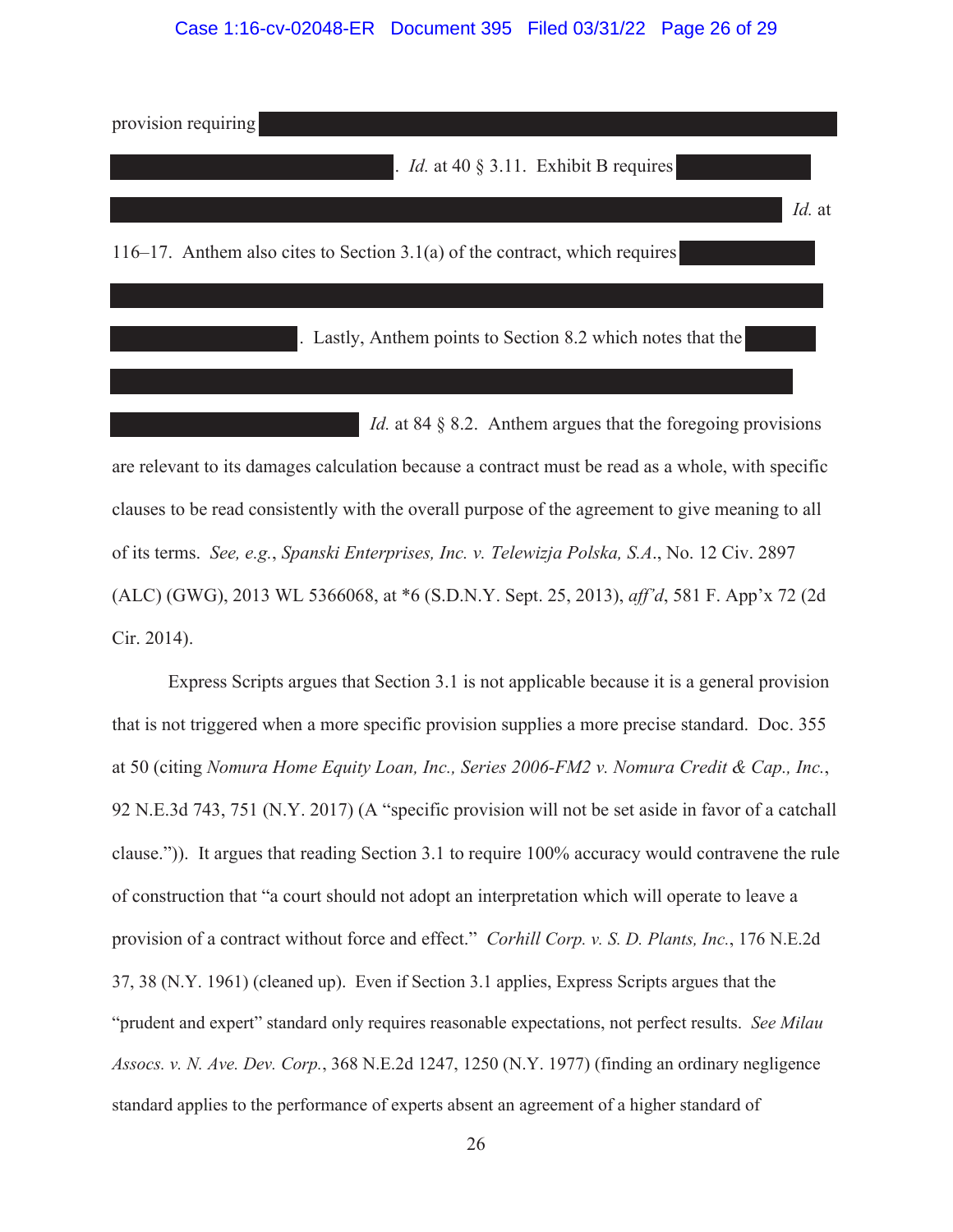#### Case 1:16-cv-02048-ER Document 395 Filed 03/31/22 Page 27 of 29

performance). The Court agrees. In light of the performance standards charts, Doc. 359-1 at 136, 184, which expressly speak to the standards of performance Express Scripts is contractually obligated to meet with respect to the different types of prior authorizations, Section 3.1 is not sufficiently specific to impose an obligation relevant to this claim.

Express Scripts also argues that Section 3.11 does not create liability regarding prior authorizations, as it simply

, Doc. 381-2 at 41 § 3.11, while the performance guarantees more

specifically require a specific accuracy rate for

Doc. 359-1 at 136, 184. It also argues that Exhibit B is irrelevant, as it does not address the standard for prior authorization determinations but rather requires

 Doc. 392 at 31. The Court agrees that neither of these provisions alter the specific performance guarantees and associated penalties.

Express Scripts also argues that Section 8.2 does not support Anthem's claim. Doc. 355 at 50. It argues that Section 8.2 only concerns remedies and actually incorporates the 98% performance guarantees, as evidenced by its placement right after Section 8.1, which provides that the performance guarantees are a "contractual obligation." *Id.* at 50–51. Thus, it argues that the 98% accuracy rate is not altered by Section 8.2, which simply

in prior authorizations would be required to avoid monetary penalties. However, this is beside the point and does not negate Anthem's claim, which does not seek recovery of monetary penalties associated with the performance guarantees, but rather claims reimbursement of incorrectly approved prior authorizations. These obligations arise under Section 3.7(g).

The Court agrees that only 98% accuracy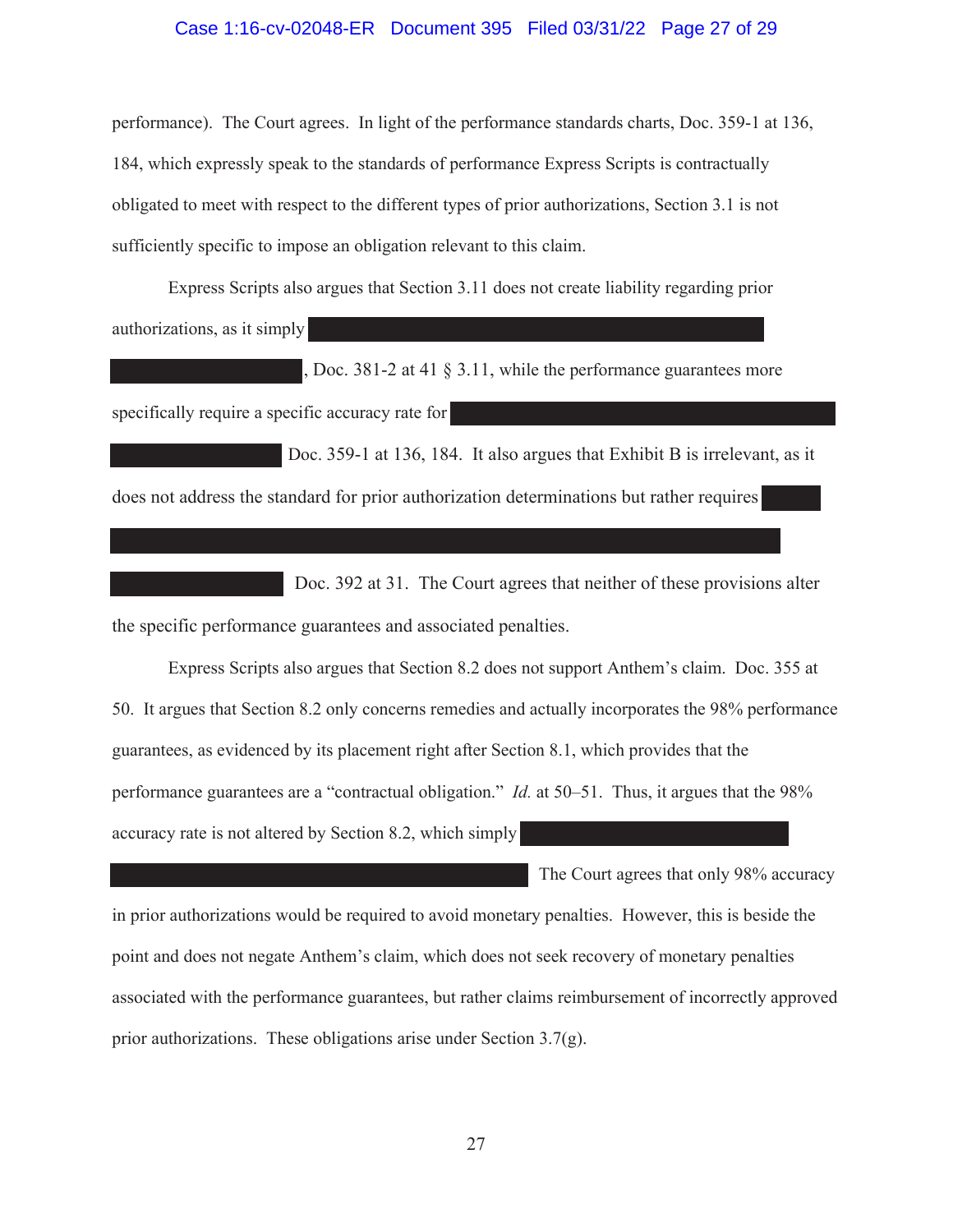## Case 1:16-cv-02048-ER Document 395 Filed 03/31/22 Page 28 of 29

Express Scripts argues that Section  $3.7(g)$  does not relate to prior authorization determinations at all and instead speaks only to "Claims Processing Services," the title of Section 3.7. *See* Doc. 381-2 at 38 § 3.7(g). However, the plain language of this Section clearly *Id.* ). This is squarely what Count III seeks—"reimburse[ments] . . . for claims incorrectly approved by [Express Scripts]." Doc. 3 ¶ 105. Indeed, Count III does not even mention performance guarantees, as those contractual requirements are separate from the claim at hand. *See id.* ¶¶ 101–06. Section 3.7(g) can be read independently of the 98% accuracy performance guarantees to Sections 3.7 and the performance guarantees do not conflict – it is possible for Express Scripts to both be bound to 98% performance guarantees to avoid monetary penalties and also . Therefore, Anthem is contractually entitled to recovered overpayments regardless of whether Express Scripts satisfied the 98% performance guarantees. However, at this time Anthem has not shown any entitlement to *unrecovered* overpayments. Therefore, its claim would appear to be limited to credit for overpayments that Express Scripts .

For these reasons, Express Scripts' motion to dismiss this portion of Count III is denied.